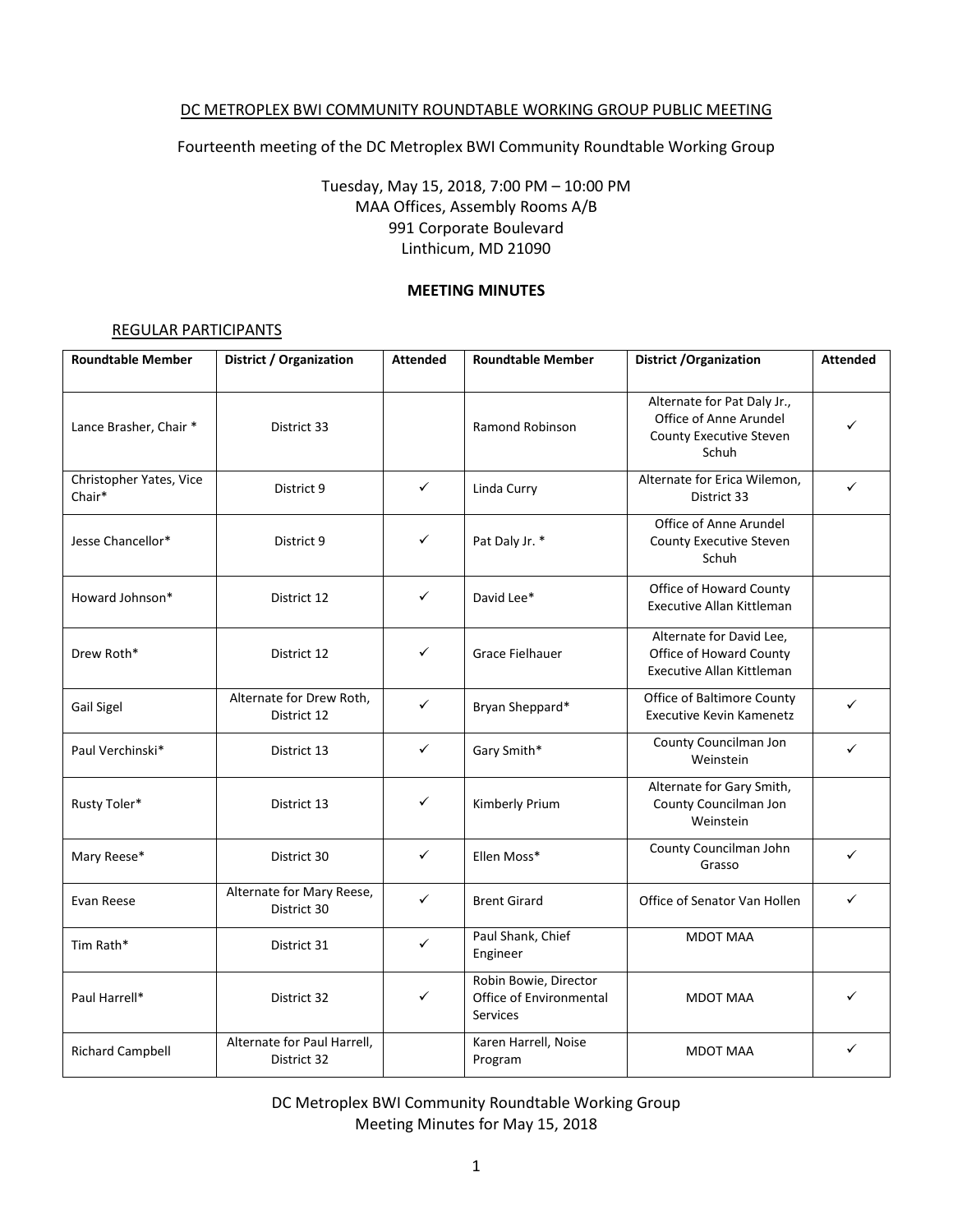| <b>Roundtable Member</b>    | District / Organization                      | <b>Attended</b> | <b>Roundtable Member</b>     | District / Organization                           | <b>Attended</b> |
|-----------------------------|----------------------------------------------|-----------------|------------------------------|---------------------------------------------------|-----------------|
| Dan Klosterman*             | District 32                                  |                 | Louisa Goldstein,<br>Counsel | MDOT MAA                                          |                 |
| Marcus Parker Sr.           | Alternate for Dan<br>Klosterman, District 32 |                 | Greg Voos                    | <b>NBAA</b>                                       |                 |
| David Scheffenacker<br>Jr.* | District 32                                  | ✓               | Kyle Evans                   | <b>General Aviation Rep, CP</b><br>Management LLC |                 |
| Erica Wilemon*              | District 33                                  |                 | David Richardson             | Southwest Airlines                                |                 |

*\*Voting Members*

# ADDITIONAL PARTICIPANTS

Maryland Department of Transportation (MDOT) Maryland Aviation Administration (MAA) Darline Terrell-Tyson, Environmental Manger Jonathan Dean, Communications Manager Trey Hanna, Assistant for Legislative and Special Projects Roberta Walker, Administrative Assistant

Contractor Support Kurt Hellauer, HMMH Adam Scholten, HMMH Royce Bassarab, HNTB

#### MEETING MATERIALS

Participants received the following materials in advance:

- Meeting Agenda for May 15, 2018
- Draft Meeting Minutes from April 24, 2018
- April 4, 2018 Letter from Governor Hogan to FAA Administrator Elwell

Handouts at meeting:

- Meeting Agenda for April 24, 2018
- Draft Meeting Minutes from April 24, 2018
- April 4, 2018 Letter from Governor Hogan to FAA Administrator Elwell
- Draft Communications Committee Charter

#### Presentations at meeting:

- FAA Presentation Titled "FAA 7100.41 Design Team Outcomes and Conceptual Procedures"
- FAA Proposed Procedure Presentation Boards from April 24, 2018 Roundtable Meeting
- MAA Presentation Titled "MAA Approach For Analyzing FAA Proposed Procedure Designs Presented at April 24, 2018 Roundtable Meeting"
- Draft Communications Committee Charter

#### **1. INTRODUCTIONS (7:05)**

Mr. Chris Yates (Vice Chair) welcomed attendees and began the meeting.

*Member roll call*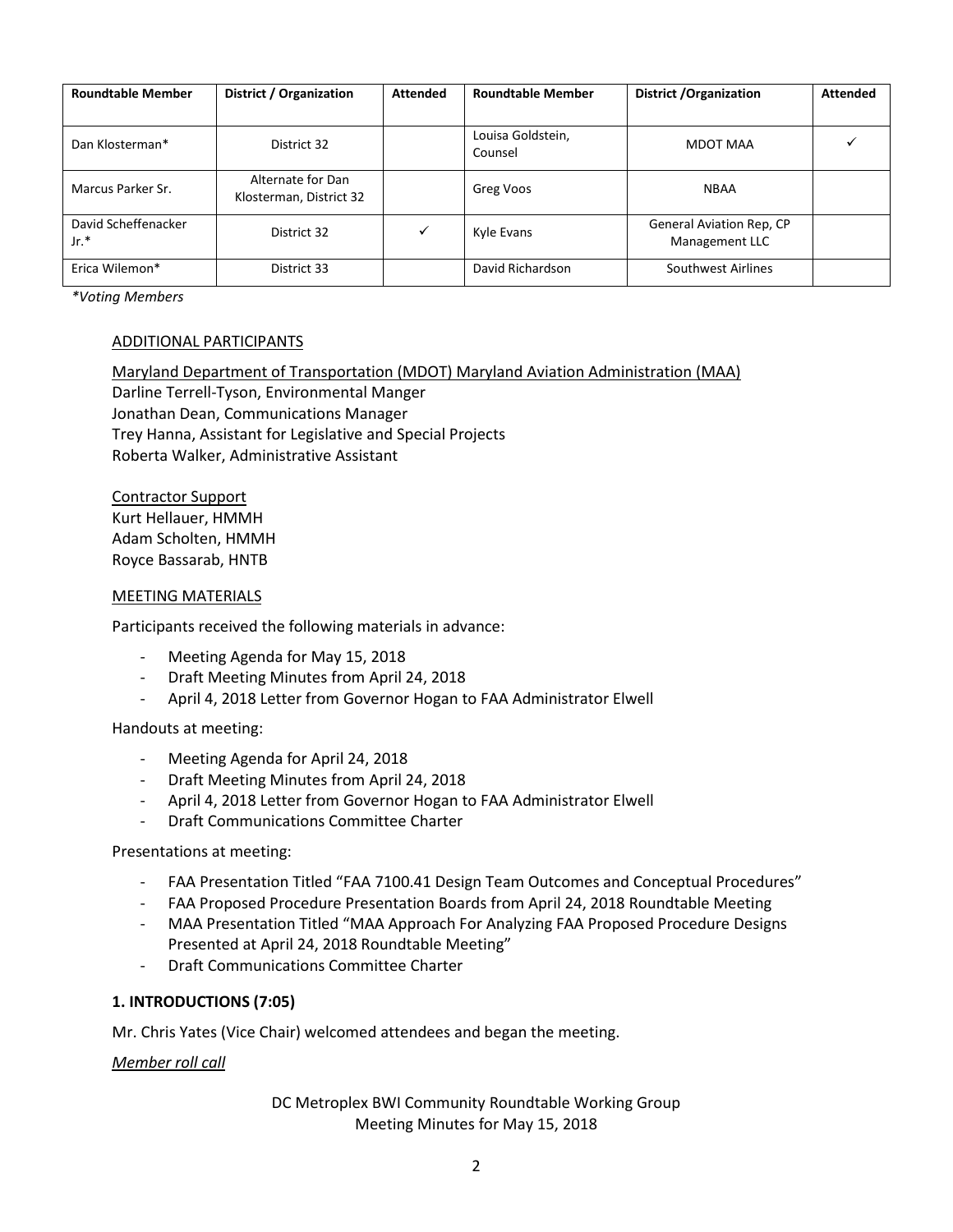Mr. Yates welcomed attendees and asked members of the Roundtable to introduce themselves. He requested members include the legislative district they represented to allow members of the audience to identify with their district's Representative. Roundtable members introduced themselves to meeting attendees.

# *Review and approve agenda for tonight's meeting*

Mr. Yates moved on to discuss the agenda for the meeting. He inquired if Roundtable members desired to discuss the agenda or make revisions. Mr. Paul Verchinski noted he would like to amend the agenda to include a discussion of a letter from the Roundtable to the MAA on the Environmental Assessment (EA) for Airport Improvements for BWI Marshall. He noted the letter was sent to the Roundtable and that there did not appear to be any comments, but he wanted to put the letter before the Roundtable for approval. Mr. Jesse Chancellor motioned to amend the agenda as requested by Mr. Verchinski. Mr. Smith seconded the motion. All in favor.

Mr. Chancellor noted he also wanted to amend the agenda and moved to include discussion and approval of the Communications Committee Charter. He noted a draft of the charter had been circulated to the Roundtable prior to the meeting and would like the Roundtable to approve the charter as part of tonight's meeting. Mr. Smith seconded the motion. All in favor. Tonight's meeting agenda with amendments is approved.

# *Review and approve April 24, 2018 meeting minutes*

Mr. Yates discussed the April 24, 2018 meeting minutes and noted that although the minutes were circulated in advance of the May meeting, there was little time for Roundtable members to review the them. He inquired if other Roundtable members prefer approval of the minutes be postponed until the June meeting. Multiple Roundtable members responded the minutes should be postponed. Approval of the minutes from the April 24, 2018 meeting are postponed until the June Roundtable meeting.

# **2. HMMH REVIEW OF FAA SLIDES FROM THE APRIL 24, 2018 MEETING AND DISCUSSION**

Mr. Yates moved to the review of the FAA's presentation from the April 24, 2018 Roundtable meeting and introduced Mr. Adam Scholten from HMMH. Mr. Scholten introduced himself and explained that there was interest from Roundtable Chair Mr. Lance Brasher to review the slides and storyboards presented by the FAA during the April 24 Roundtable meeting to facilitate further discussion on the FAA's proposed procedure designs. Mr. Scholten continued that although he attended the FAA's Performance Based Navigation (PBN) Working Group meetings with and on behalf of the MDOT MAA, he could not speak for the FAA as to the complete reasoning why certain aspects of each procedure were designed as presented at the April 24 meeting. Mr. Scholten concluded introducing the presentation by highlighting that if there were questions from the Roundtable he was unable to answer regarding the FAA's proposed procedure designs, HMMH and the MAA would like to capture those questions and provide them to the FAA along with prior questions from the Roundtable resulting from the April 24 meeting.

Mr. Scholten provided a brief overview of the FAA's introductory slides from the April 24 presentation and noted that these slides highlighted the reasoning from the FAA as to why the PBN Working Group was formed and various items that came out of the Working Group's activities. He continued and noted that although these slides are helpful, the remainder of the review of the FAA's presentation would focus on the designs of the FAA's proposed procedures. Mr. Scholten explained that the biggest takeaway from the FAA's background materials were that the activities of the Working Group are largely completed with the exception of small procedural changes that may be required as industry conducts flight simulations of the new procedures. He also noted that the background slides highlighted the FAA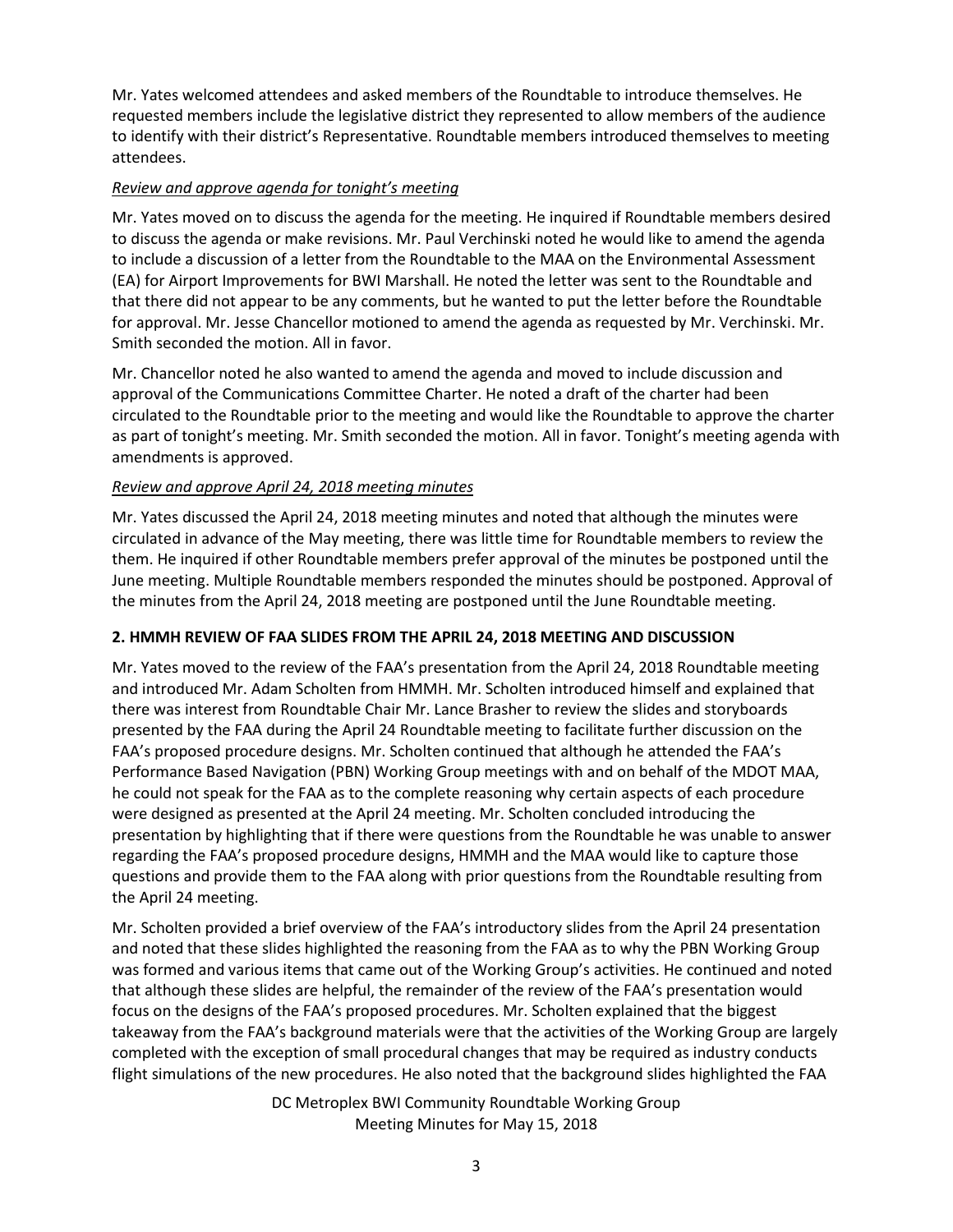was looking for a recommendation from the Roundtable on how they would like to proceed and if the procedures as proposed by the FAA should be implemented. Mr. Scholten concluded reviewing the FAA background materials by reviewing the letters sent from the Roundtable to the FAA and explaining that the 7100.41A PBN process was a collaborative effort that included Working Group members from the MDOT MAA, FAA, and industry.

Mr. Scholten moved on to discuss the FAA's proposed procedure designs starting with a review of the FAA's proposed Standard Instrument Departure (SID) procedures. Mr. Scholten reviewed the Runway usage for departures at BWI Marshall, and noted that Runway 28 was the most utilized Runway followed by Runway 15R. Mr. Scholten presented the FAA's proposed amendments for the existing TERPZ departure procedure and new proposed LINSE procedure. He explained how each procedure was depicted, and noted the FAA's graphics could be confusing as they showed the routes aircraft could fly from all the different Runways at BWI Marshall. Mr. Scholten highlighted that the intent of the amended TERPZ and new LINSE procedures was to try and distribute operations between both procedures in an effort to obtain improved dispersion of departure aircraft and move aircraft flight paths back to historical locations prior to the implementation of the DC Metroplex in 2012.

Mr. Drew Roth noted that the FAA slides for the TERPZ and LINSE procedures contained a large amount of information to which he would like clarification. He inquired what the lines with arrows represented as it related to the FAA's proposed procedure designs. Mr. Scholten responded the arrows were the result of the FAA's software program known as Terminal Area Route Generation Evaluation & Traffic Simulation (TARGETS) used to design procedures. He explained that depending on how the procedure is coded to be read by an aircraft's Flight Management System (FMS), TARGETS will depict a procedure segment in different ways. He explained that in the case of the LINSE and TERPZ procedures for some runways at BWI Marshall, the arrows represent aircraft flying runway heading until reaching a specified altitude before turning to the next point in the procedure. Mr. Scholten noted each arrow is not necessarily an accurate representation of where aircraft will turn, but rather represents a projection of the heading each aircraft will fly off the Runway before reaching the altitude where aircraft will turn towards the next point in the procedure. Mr. Roth inquired if the projections from TARGETS were a worst case scenario of where an aircraft may turn. Mr. Scholten responded that he did not believe the projections from TARGETS necessarily represented a worst case scenario and that based on experience he would anticipate aircraft would turn much sooner than what was depicted in TARGETS.

Mr. Roth noted that based on the FAA slides he understood that aircraft departing from Runway 33R would fly along the line from the Runway end represented by the arrow, and then turn off that line at some point between the Runway end and end of the arrow toward the navigational point WONCE. Mr. Evan Reese and Mr. Scholten responded that this understanding was correct, and that aircraft could theoretically turn toward WONCE anywhere within a triangular area between the end of Runway 33R, the arrow extending from the end of the Runway, and the navigational point WONCE. Mr. Roth indicated this was helpful and inquired if aircraft were capable of turning at the sharp angles as represented by some of the route lines in the FAA slides such as for the proposed procedure for TERPZ departure from Runway 15R. Mr. Scholten responded that aircraft were not capable of turning at the sharp angles as depicted in some of the FAA graphics, and explained that for Runway 15R aircraft will depart the runway and then navigate to a Fly-Over navigational point before making a right turn to the northwest toward the navigational point BOBYJ. Mr. Roth inquired if aircraft would fly over the navigational point BOBYJ. Mr. Scholten responded that BOBYJ was a Fly-By navigational point, which allow for aircraft to turn prior to the point towards the next segment of the aircraft's route without having a requirement for aircraft to fly over the point. Mr. Reese interjected and noted that aircraft can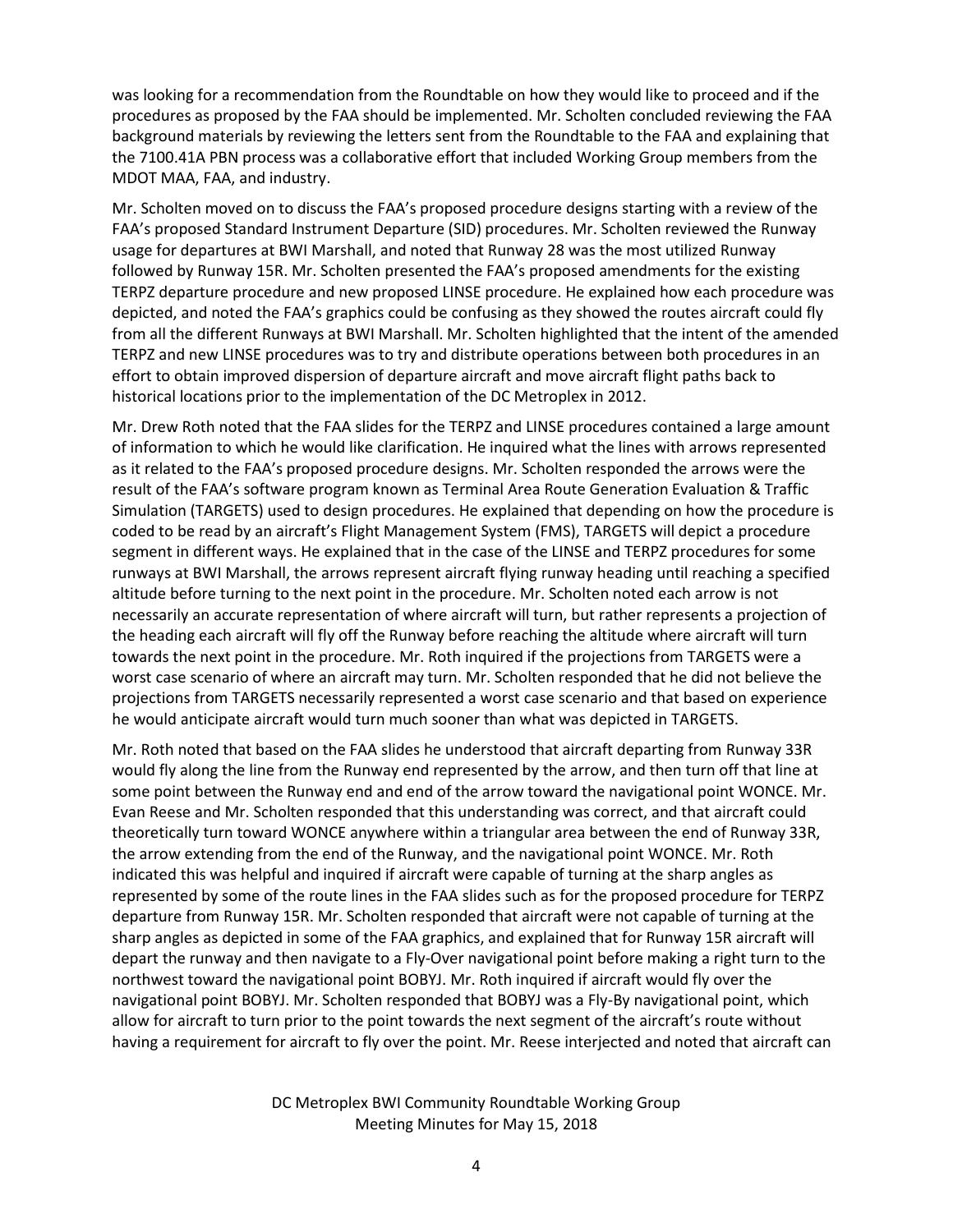fly within 1.5 Nautical Miles (NMi) on either side of a navigational point based on current FAA procedure criteria.

Ms. Linda Curry inquired if the FAA storyboards presenting the proposed Runway 15R TERPZ and LINSE departure procedures could be reviewed. Mr. Scholten displayed the FAA storyboard from the April 24 meeting depicting the proposed Runway 15R TERPZ and LINSE procedures. Mr. Roth suggested that it would be helpful to the public if additional slides were added to the presentation that described the symbology used in the graphics and storyboards prepared by the FAA and explained in greater depth how aircraft would fly the procedures. Mr. Scholten responded and noted that one of the requests from the Roundtable to the FAA from the April 24 meeting was for the FAA to provide an expanded narrative of the April 24 FAA presentation and storyboards. Mr. Roth requested Mr. Scholten elaborate on the Roundtable's request further and explain what was meant by an expanded narrative. Mr. Verchinski concurred and noted he too was confused by the FAA's presentation and storyboards and that for each of the existing and proposed procedures a detailed description of how aircraft would fly the procedures would help clarify the Roundtable's understanding of what the FAA is proposing to implement.

Mr. Roth inquired if a "star" symbol in the FAA slides and storyboards had a consistent meaning between procedures. Mr. Reese responded that it depended on where the "star" symbol was on a procedure and whether the "star" was part of a high or low altitude route. He explained further that he thought it was a great idea to have an expanded narrative of the procedures as the FAA makes understanding the procedures extremely difficult and that you could spend thousands of dollars on an instrument rating as a pilot and still be confused on how aircraft will fly the procedures. Mr. Scholten concurred with Mr. Reese's assessment that a glossary would be helpful, and noted that the FAA was not using the same standard symbology that would be used to depict procedures if they were implemented and published for use by aircraft.

Mr. Scholten continued to discuss the storyboards of the proposed Runway 15L and 15R TERPZ and LINSE departure procedures. He explained how aircraft would depart Runway 15L and 15R and navigate to a navigational point 0.7 NMi from the end of each runway prior to turning to the northwest toward the next point in the procedure. Mr. Scholten noted the storyboard showed the anticipated corridor where the FAA expected aircraft to turn within to the northwest based on a simulation from the TARGETS. Mr. Roth inquired if the corridors presented by the FAA indicated an envelope within which aircraft could turn. Mr. Scholten responded in the affirmative and noted the corridor on the storyboard is where the FAA anticipated aircraft would fly when the new procedures are implemented.

Mr. Kurt Hellauer from HMMH further discussed the storyboard of the proposed Runway 15L and 15R TERPZ and LINSE departure procedures. He explained that the first navigational point on the procedure for both runways at 0.7 NMi was a fly-over navigational point, and would require aircraft to fly over the point prior to making a turn to the northwest toward further downstream points. Mr. Hellauer noted that the corridors depicted in the FAA storyboards represent how the FAA anticipates aircraft will turn based on aircraft speed and altitude which will result in some dispersion in flight paths as aircraft turn before becoming more concentrated as aircraft approach the next fix in the procedure. Mr. Hellauer concluded by noting that the remaining fixes on the TERPZ and LINSE procedures after the initial turn at 1 DME are Fly-By navigational points, and would allow aircraft to turn prior to reaching each point.

DC Metroplex BWI Community Roundtable Working Group Mr. Scholten discussed that the TERPZ and LINSE procedures flew largely the same path close to the airport, before the TERPZ and LINSE diverged as aircraft navigated away from the airport. Mr. Roth inquired if these were the procedures the FAA mentioned in the April 24 presentation that would have aircraft split with 75% of aircraft on one procedure, and 25% on the other for Runway 15R, 15L, and 28 departures. Mr. Scholten concurred, and noted that the FAA's proposed LINSE procedure is splitting the traffic with destinations to the northwest that are currently flying the TERPZ into a separate procedure

Meeting Minutes for May 15, 2018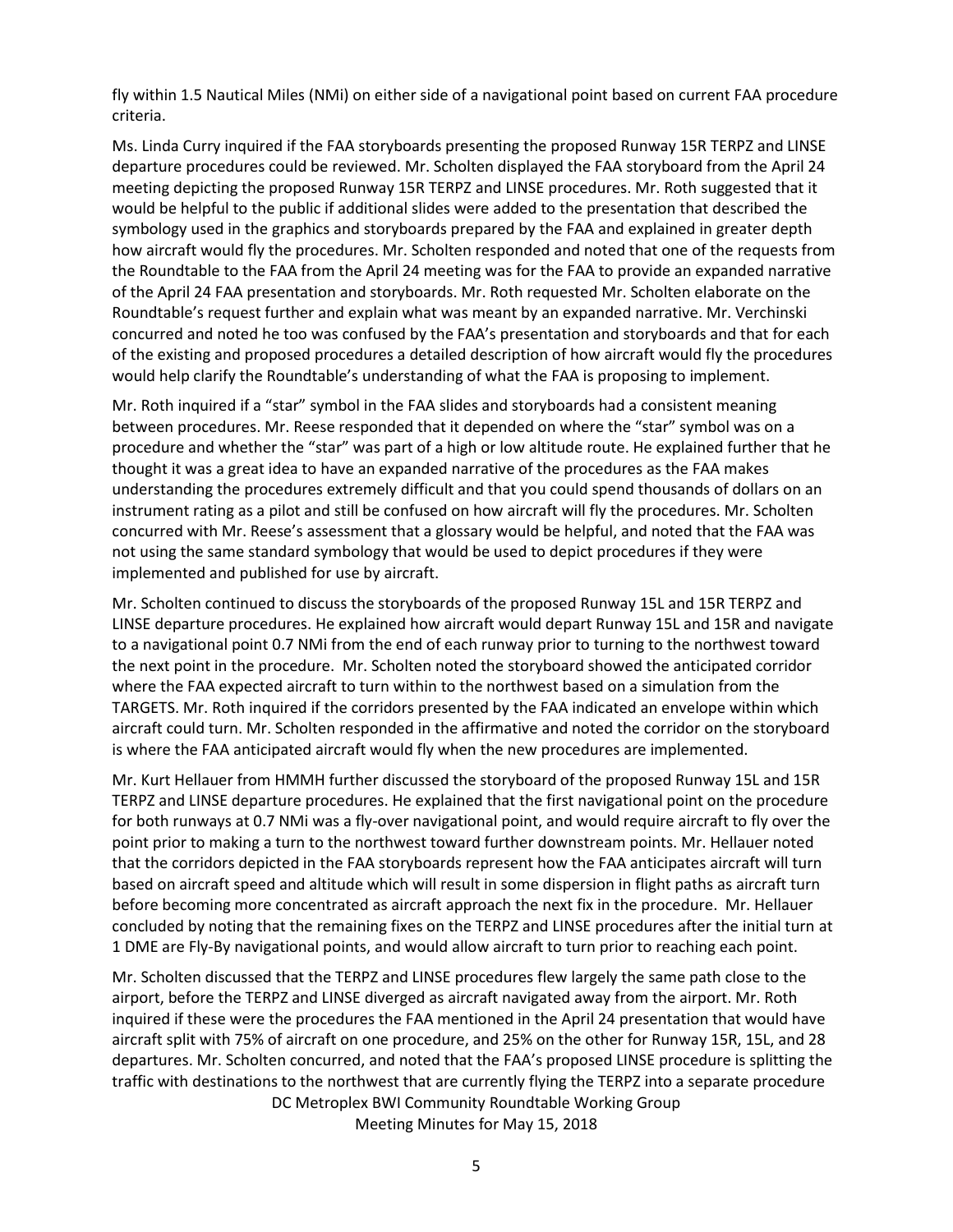and then moving those operations further south to better align with historical flight paths closer to the airport. Mr. Roth inquired if the split of aircraft operations is actually determined by the number of flights with routing to the northwest. Mr. Scholten responded in the affirmative.

Mr. Reese commented that he did not believe the splitting of operations between the LINSE and TERPZ procedures was going to provide a large benefit to the Roundtable as departure aircraft are largely flying over the same areas close to the airport today. Mr. Roth concurred noting that this has been the main concern of the Elmhurst community.

Mr. Scholten commented that the FAA's proposed LINSE and TERPZ procedures with reference to the current TERPZ procedure for Runways 15L and 15R represented three main changes. He explained the first change was the splitting of traffic between the LINSE and TERPZ procedures. The second change was that aircraft would no longer fly to the navigational points SARLY and WONCE as they exist today and would instead fly south of these locations which would shift aircraft flight paths away from communities such as Columbia and place them closer to 2012 historical flight paths. Mr. Scholten concluded by explaining that the third change was that on initial departure, aircraft would turn slightly further south to the northwest than where aircraft are turning today and should shift flight paths back to historical locations that existed prior to the implementation of the DC Metroplex in 2012.

Mr. Reese noted he had a serious concern with the FAA's proposed procedures. He noted he supported having the aircraft turn later on initial departure as doing so would allow aircraft to climb to a higher altitude before turning, but that he did not support splitting the procedures. Mr. Reese explained that the FAA often develops splits in procedures to increase airport efficiency and accommodate increased traffic volume. He further noted that by splitting the procedures, the FAA can sometimes meet required air traffic control separation requirements which allow for airport capacity to be increased as aircraft can be spaced at closer intervals. Mr. Reese inquired if increased efficiency was the reason why the FAA was splitting the procedures. Mr. Scholten responded that this was not his impression of the reasoning why the FAA split the procedures based on his attendance at the PBN Working Group Meetings and that splitting the procedures was not done with the primary intent of increasing capacity. He also noted that based on his knowledge of air traffic control procedures, Runway 15R and 15L departures will still need to maintain the same intervals of in-trail spacing as is being done today even though the proposed FAA TERPZ and LINSE procedures will split up aircraft flightpaths as aircraft navigate away from the airport.

Mr. Reese noted he appreciated having the ability to talk to Mr. Scholten and the MDOT MAA without the presence of the FAA. He explained that it was his impression that at the Working Group meetings Mr. Scholten attended with Mr. Paul Shank of the MDOT MAA, the FAA was modifying the departure procedures at BWI Marshall in order to address the needs of the FAA and not the concerns identified by the Roundtable. Mr. Reese asked Mr. Scholten if he had the same impression as Mr. Reese from his attendance at the Working Group meetings. Mr. Scholten responded in the negative and noted that he believed the FAA did want to address the Roundtable's concerns based on multiple discussions that occurred during the Working Group meetings about trying to design procedures to meet the needs of the community. He explained further that the FAA would often design a procedure and then seek input from Mr. Shank and Mr. Scholten on the Roundtable's perspective if the proposed procedure design would be beneficial.

DC Metroplex BWI Community Roundtable Working Group Meeting Minutes for May 15, 2018 Ms. Mary Reese inquired as to what constituted input from the MDOT MAA on the proposed procedure designs. Mr. Scholten noted he could not speak for the MODT MAA or Mr. Shank's attendance at the Working Group meetings, but explained that Mr. Shank was adamant the FAA return flight paths back to historical locations and concentrations prior to the implementation of the DC Metroplex. He also noted Mr. Shank campaigned for restoring vectoring, and that if vectoring was not something that could be restored by the FAA what other options could the FAA pursue that could bring relief to Roundtable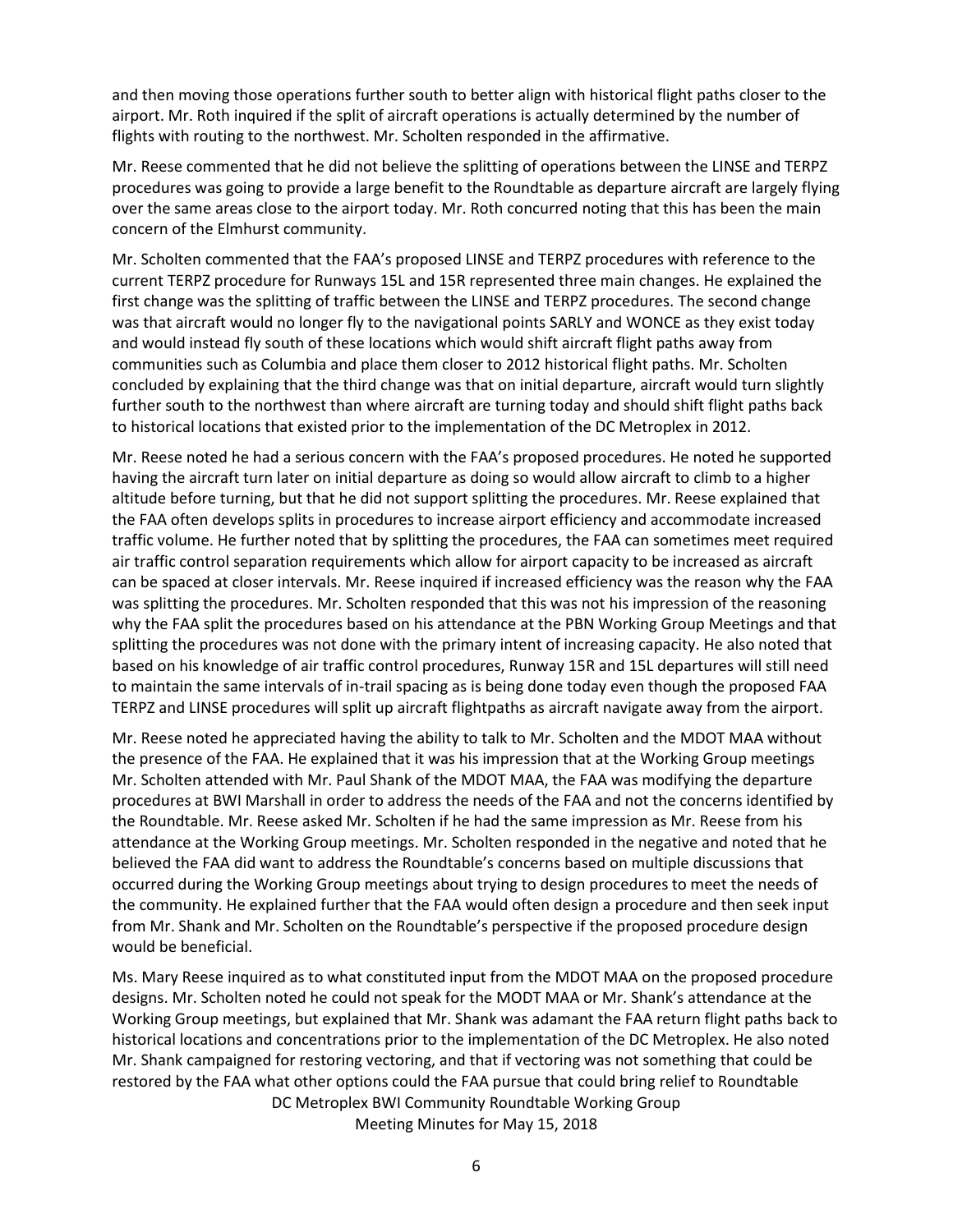members. Mr. Scholten explained that the FAA's proposed procedures were the result of reviews of available flight track data at the time of the Working Group meetings. He noted that the MDOT MAA and HMMH would be completing extensive modeling of the FAA's proposed procedure designs now that the procedures are mature enough to quantify what benefits they could bring to the Roundtable. Mr. Scholten concluded he could not speak for the FAA as to why returning to vectoring was not an option but emphasized Mr. Shank advocated heavily for a return to vectoring and dispersion on the Roundtable's behalf.

Mr. Scholten presented FAA storyboards depicting 2012 and 2017 radar flight track data overlaid on the FAA's proposed procedure designs for Runway 15R and 15L TERPZ and LINSE departures. Mr. Roth noted it was his understanding that the FAA's proposed procedure changes close to the airport were intended to provide relief to the Elmhurst community and facilitate aircraft flight paths returning closer to 2012 historical locations. Mr. Scholten concurred and explained that by the FAA implementing a Fly-Over navigational point at 0.7 NMi it will force most aircraft to turn further south of current flight paths. Mr Scholten also noted the Fly-Over navigational point will allow for increased compliance with the BWI Marshall Noise Abatement Plan (NAP) that states aircraft should not turn when departing Runways 15L or 15R until 1 DME and corresponds to 0.7 NMi from the end of the Runway. Mr. Scholten explained further that the dispersion seen in the radar flight track data for the initial departure turn should be maintained due to differences in aircraft performance after aircraft cross over the Fly-Over navigational point at 0.7 NMi for both runways. Mr. Roth concurred that there would be dispersion as long as the largest airline at BWI Marshall did not fly the same aircraft type and noted that 90% of the aircraft operating at BWI Marshall were the Boeing 737. Mr. Scholten responded that the dispersion of flight tracks in the turn was also dependent on wind and weather conditions and that the dispersion depicted in the radar data in the FAA storyboards should remain intact as the proposed procedures are implemented.

Mr. Scholten continued with the presentation of the FAA storyboards and explained how Runway 15R and 15L departures on the proposed LINSE and TERPZ departure procedures would navigate along the remainder of each route. He explained that as aircraft navigated away from the airport, the proposed FAA procedures would place aircraft closer to historical flight paths prior to the implementation of the DC Metroplex in 2012. Mr. Reese interjected and noted that the Roundtable needed to consider that even though the proposed procedures may return aircraft flight paths to historical patterns, they will not restore dispersion and that flight paths will remain highly concentrated.

Mr. Howard Johnson inquired if the FAA moving the T-Routes further north would have an impact on aircraft altitudes to the west of the airport. Mr. Reese responded that moving the T-Routes were a distractor and that they would not have much of an impact on the communities surrounding BWI Marshall. Mr. Scholten responded that he could not speak for the FAA, but that he did not get the same impression as Mr. Reese. He noted that moving the T-Routes were intended to accommodate the proposed TERPZ and LINSE departures for Runways 33L and 33R and accommodate the ability for departure aircraft to execute Climb-Via procedures. Mr. Scholten explained that previously departure aircraft on some runways at BWI Marshall would be asked to maintain a lower altitude in order to maintain separation from aircraft operating on the Victor Airways that could result in aircraft leveling off. Mr. Reese responded that BWI Marshall has the only Class Bravo airspace where there are Victor Airways and T-Routes that traverse over the airport at altitudes less than 18,000 feet above Mean Sea Level (MSL), and that the T-Route changes were FAA housekeeping items. Mr. Scholten responded that he could not speak for the FAA but that he knew the T-Routes highlighted in the FAA's April 24 presentation and storyboards were implemented and adjusted with the partial intent of allowing for Climb-Via procedures.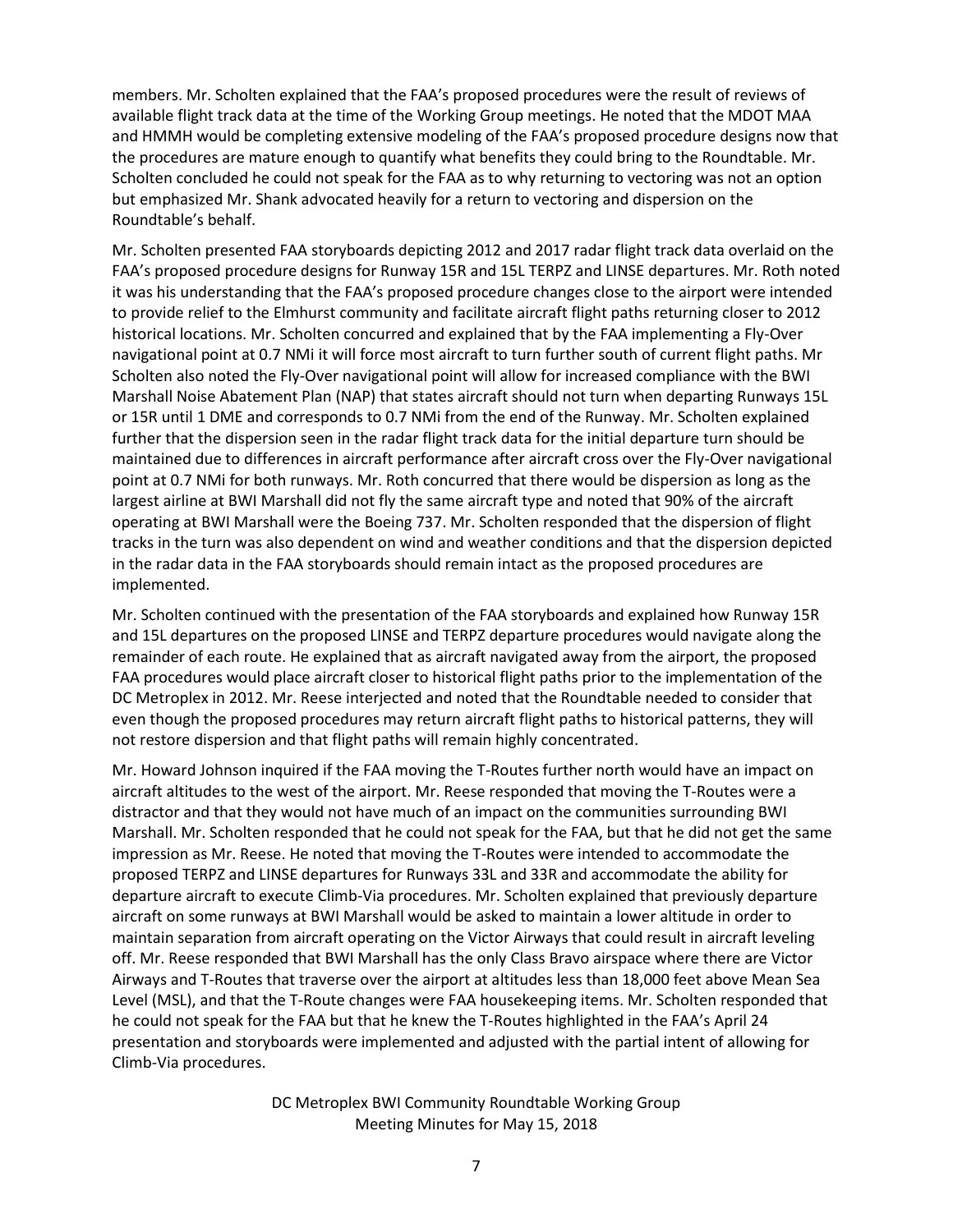Mr. Ramond Robinson inquired how far out the FAA's proposed procedure changes would reach. Mr. Scholten described how Runway 15R and 15L departure aircraft would navigate on the proposed TERPZ and LINSE procedures and highlighted that aircraft would remain concentrated on the proposed procedures but be located further south of where these aircraft were flying today. Mr. Scholten also explained that aircraft would be split between both proposed procedures, with approximately 25% of departures on the proposed LINSE and approximately 75% on the proposed TERPZ. Mr. Verchinski inquired what the altitude would be in the vicinity of the navigational point BOBYJ. Mr. Scholten responded he believe it was above 4,000 feet MSL but would need to verify.

Mr. Robinson noted that from his perspective the concentration of tracks are not going to change based on his review of the FAA's storyboards and radar flight track data from 2012 and 2017. Mr. Scholten agreed, and noted that the FAA's proposed procedures are based on PBN which are the same type of technology the FAA's current procedures at BWI Marshall are based and are not based on vectoring as was the case prior to the implementation of the DC Metroplex. He explained that the concentration on the proposed FAA procedures would be similar to what is depicted in the storyboards for 2017 radar data, but would be sifted closer to the locations of historical flight paths in 2012. Ms. Reese responded that to achieve reversion the FAA was only addressing the aircraft flight paths by shifting them back to historical patterns and was failing to address aircraft concentrations.

Mr. Verchinski commented that it appears the FAA proposed procedures are at the extreme northern edge of 2012 historical flight paths. He inquired as to why the FAA did not move the proposed procedures further south to better align with 2012 historical flight paths as it was his understanding this airspace was owned by BWI Marshall. Mr. Scholten responded he could not recall all the details, but did remember that there were criteria issues that were prohibitive for moving the proposed procedures further south in order for aircraft to meet altitude restrictions at downstream navigational points to avoid arrival and departure procedures into other airports in the Washington D.C. metro area. Mr. Robinson inquired as to why the FAA was able to have aircraft fly further south in 2012 on departure and why couldn't the FAA do that today. Mr. Scholten responded that in 2012 the FAA was mainly vectoring aircraft and that less aircraft were flying published procedures. He explained that when on a vector, it was a greater burden of responsibility on the controller for the vectored aircraft to maintain separation from other aircraft and airspace.

Mr. Robinson noted he was trying to understand from an operational perspective why in 2012 aircraft departure flight paths further to the south of BWI Marshall were achievable but were no longer achievable in 2017. He explained it sounded like the FAA was trying to fix departure flight paths to mimic how aircraft flew prior to the implementation of the DC Metroplex, but that the FAA could not exactly match those flight paths due to new restrictions on safety and procedure design criteria. Mr. Scholten responded that he understood Mr. Robinson's comments, but that he was not in a position to answer this question as he can not speak on behalf of the FAA. Mr. Hellauer also responded that he believed the criteria for vectoring an aircraft versus an aircraft navigating on a procedure were different and that the criteria for issuing an aircraft a procedure may be more stringent than for issuing a vector. Mr. Scholten concurred and noted that when a controller vectors an aircraft the controller is assuming responsibility for separating the aircraft from other aircraft, obstructions, and airspace where when an aircraft is on a procedure the procedure accomplishes separation from some of these items. He explained further than when an aircraft is vectored there is greater flexibility for where the aircraft can fly as the controller is using their judgement to determine if aircraft will remain safely separated versus on a procedure where the separation criteria available is much more limited.

Ms. Curry inquired if there was a set point between BWI Marshall and other Washington D.C. airspace where aircraft have to meet a specific altitude to remain separated from other aircraft. Mr. Scholten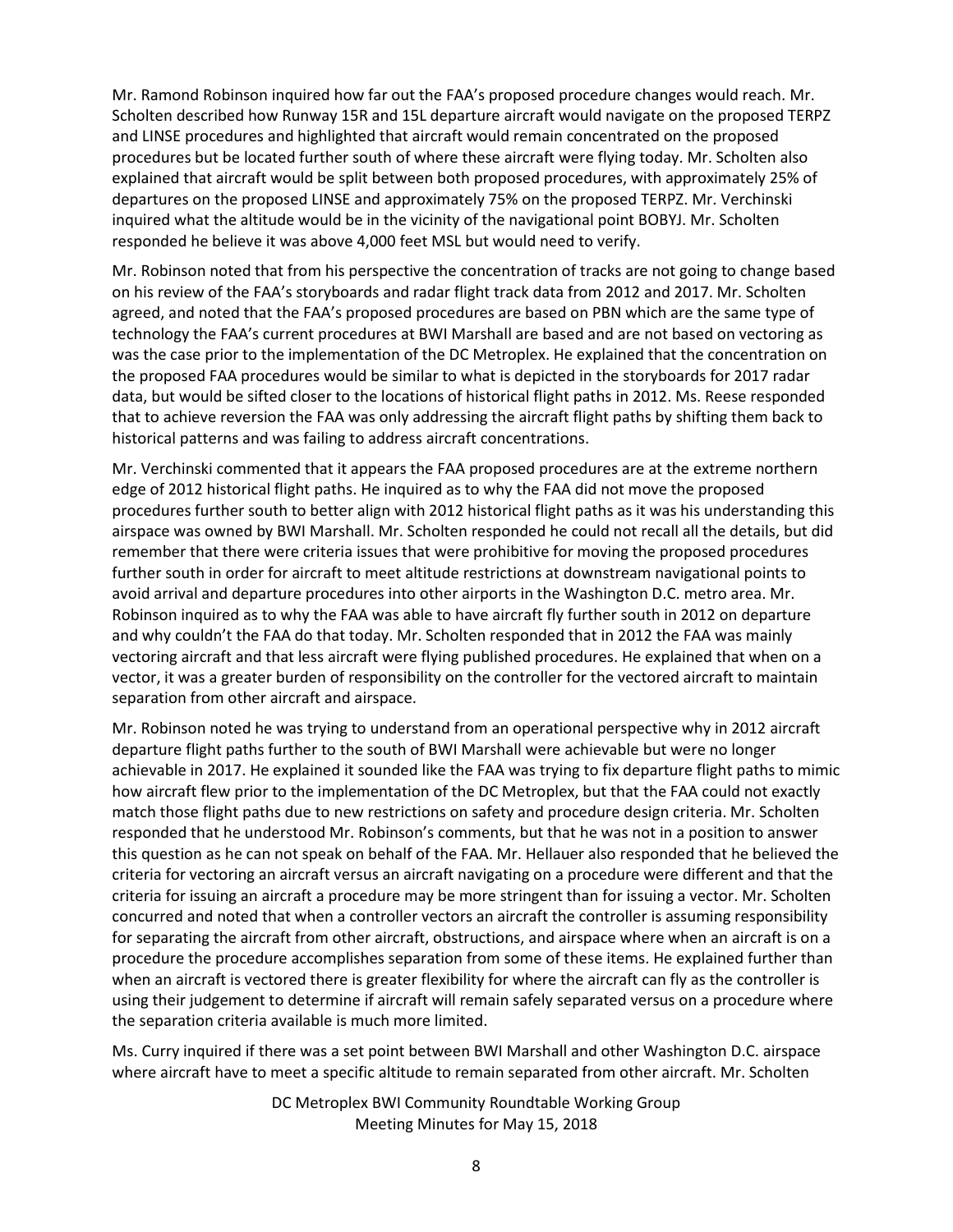responded that he was aware that there are altitude restrictions in the vicinity of the navigational points TERPZ and MORTY which are specifically designed to prevent aircraft from penetrating airspace associated with arrivals and departures to Regan National Airport (DCA), Washington Dulles International Airport (IAD), and Andrews Air Force Base (ADW).

Mr. Roth inquired if the proposed departure procedures for Runway 15R and 15L when BWI Marshall is operating in East Flow will force arrivals to Runway 10 to fly lower at greater distances than is the case with the current departure procedures. Mr. Scholten responded he did not believe Runway 10 arrivals would be lower with the proposed Runway 15L and 15R departure procedures as he expected aircraft would be at altitudes of at least 4,000 feet MSL once they cross over the Runway 10 approach course similar to what aircraft are doing today. Mr. Chancellor interjected and noted Runway 10 arrival aircraft today are flying large distances at altitudes as low 1,500 feet over large portions of Howard County. Mr. Hellauer responded and noted that for arrival aircraft executing an instrument approach aircraft generally need to intercept the final approach course outside of a point known as an approach gate. He explained the approach gate is normally approximately 7 NMi from the arrival runway threshold along the extended runway centerline and that most aircraft will navigate at this point at altitudes of 2,000 to 3,000 feet MSL to intercept the glidepath for the runway from below.

Mr. Roth noted he recalled reading about optimized descent profiles as part of NextGen, but that he has not seen these profiles given aircraft are flying at low altitudes for long distances on arrival. Mr. Reese commented that optimized profile descents have not been fully implemented and didn't think the National Airspace System (NAS) would have the capability to accommodate these procedures until the mid-2020 timeframe. Mr. Reese explained that this was something that should be asked to the FAA and that it was his understanding that Congress has been asking the FAA why NextGen is far behind schedule and over budget. Mr. Roth responded he was trying to determine by changing the departure procedures for Runways 15L and 15R if arrivals to Runway 10 would be forced to fly at lower altitudes to maintain separation from the departures. Mr. Reese responded he did not believe Runway 10 arrival aircraft would fly lower if the proposed departure procedures are implemented as there are multiple methods controllers can use to achieve separation between arrivals and departures. Mr. Hellauer expanded on Mr. Reese's response and noted that in his opinion the changes to the proposed departure procedures for Runways 15L and 15R would not change the Runway 10 arrival patterns as aircraft are currently flying them today. He noted that the main driver of Runway 10 arrival aircraft flying at lower altitudes to the west of the airport was the requirement for aircraft to join an Instrument landing System (ILS) approach from below the glideslope rather than from above.

Mr. Paul Harrell inquired if aircraft overflights have changed over time at BWI Marshall and that he did not understand how the overflights related to Climb-Via procedures. Mr. Scholten responded that the proposed changes to T-Routes at BWI Marshall was in response to a need to move overflight aircraft away from the airport so departure aircraft from some runways would be able to climb continuously without causing conflicts with overflight aircraft. He explained that in some cases departure aircraft would level off due to the need to separate the departure aircraft from overflight aircraft operating close to the airport. Mr. Scholten concluded by noting that by moving overflight traffic away from the airport by way of the proposed T-Routes, the overflights could be procedurally deconflicted from departure aircraft from some runways and allow those departures to climb continuously using climb-via procedures.

Mr. Scholten moved on to present the FAA proposed LINSE and TERPZ departure procedures for Runway 28. He noted Runway 28 was the most heavily used BWI Marshall departure Runway and explained that aircraft on the TERPZ and LINSE procedures will navigate on the extended Runway 28 centerline until reaching the navigational point JLENN. Mr. Scholten explained that after reaching JLENN aircraft with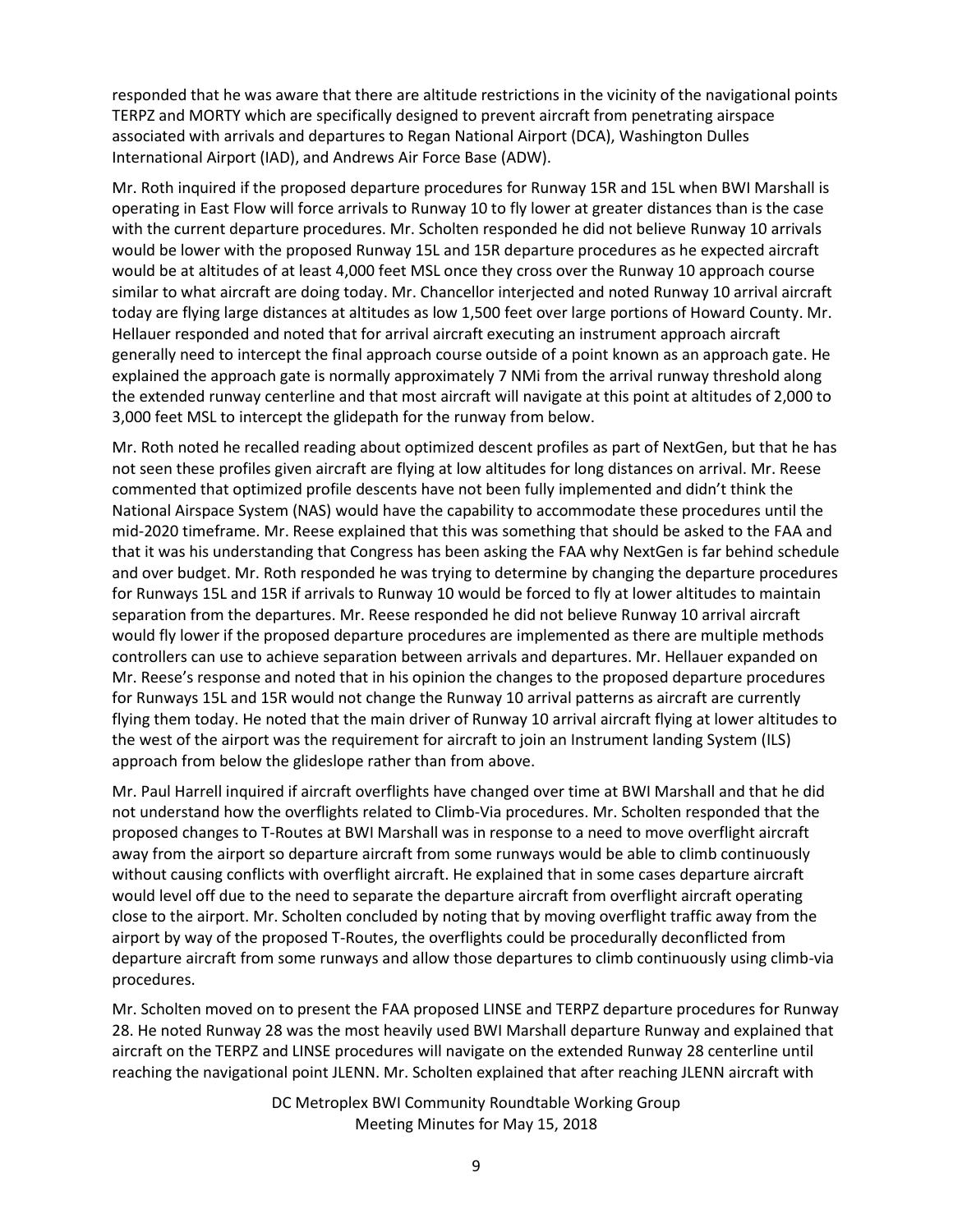routing to the northwest will fly the LINSE procedure, while aircraft with routing to the west and south will fly the TERPZ procedure. Mr. Scholten concluded by explaining that the navigational point JLENN is located along the Runway 28 centerline at 3 DME and was placed at that location to maintain compatibility with the BWI Marshall NAP.

Mr. Roth expanded on the discussion of the location of JLENN, and explained the location of JLENN relative to local community landmarks such as the community of Dorsey and Route 1. Mr. Scholten noted that it was difficult to distinguish the road and highway numbers in the FAA storyboards due to the large scale required to capture the extent of the procedures, but that it is possible to zoom in to the storyboards within the individual files posted on the Roundtable website.

Mr. Scholten continued to discuss the FAA proposed Runway 28 LINSE and TERPZ departure procedures and presented the routing of the new procedures overlaid with radar flight track data from 2012 and 2017. He explained that the proposed Runway 28 LINSE and TERPZ departures will shift aircraft flight paths south of aircraft flight paths in 2017 and better align with historical paths in 2012 prior to the implementation of the DC Metroplex. Mr. Scholten also explained that while aircraft flight paths will shift on the proposed Runway 28 TERPZ and LINSE procedures, the flight paths on the proposed procedures will not be dispersed and will remain concentrated similar to flight tracks in the radar data for 2017.

Ms. Curry inquired how the proposed Runway 28 LINSE and TERPZ departure procedures would impact southbound Runway 28 departures. Mr. Scholten explained that based on 2017 radar data that the FAA would expect approximately 26% of departures on Runway 28 to utilize the LINSE departure path to the south, and the remaining 74% to utilize the TERPZ departure to the north. Ms. Curry inquired what communities were underlying the proposed Runway 28 LINSE and TERPZ departure procedures. Mr. Roth responded and described the location of the proposed procedures with relation to Columbia, the Gateway Industrial Park, and Lake Elkhorn. Ms. Curry indicated that the procedures being discussed did not include Runway 28 departures to the south that overfly Jessup and other communities south of the airport. Mr. Scholten responded and noted that Ms. Curry was inquiring about the CONLE departure procedure that would be discussed in detail later in the meeting. Mr. Scholten concluded presenting the proposed Runway 28 LINSE and TERPZ procedures by discussing FAA storyboards with the proposed routings of each overlaid with 2012 and 2017 radar flight track data to the west of BWI Marshall.

Mr. Scholten moved on to present FAA proposed changes to the CONLE and FIXET procedures that serve BWI Marshall departures to the south. Mr. Roth inquired if the navigational point BOSLY depicted on the procedure was a Fly-By or Fly-Over point. Mr. Scholten responded and noted that BOSLY was a Fly-Over navigational point and that aircraft would fly over BOSLY when departing Runway 28 on the CONLE and FIXET departure procedures before turning toward the south toward the navigational point RAISN and that the locations of BOSLY or RAISN were not changing in the FAA proposed procedures. Mr. Roth, Ms. Curry, and Mr. Hellauer interjected and discussed the location of the fix BOSLY with relation to local landmarks such as Interstate 295, the Parkway Center Office Park, and Oxford Square community.

Mr. Scholten continued to discuss that for Runway 10 departures, the CONLE and FIXET procedures were being modified to create a published routing off the runway compared to vectoring as the procedure is published today. Mr. Scholten explained that there were few operations off Runway 10, and that a new Fly-Over navigational point JWALL was created to mimic how controllers would vector aircraft off Runway 10 on to the CONLE and FIXET procedures consistent with current aircraft flight paths.

Mr. Scholten noted that outside of Runway 10, the CONLE and FIXET departure procedures were modified to establish an altitude restriction at the navigational point RAISN and relocate the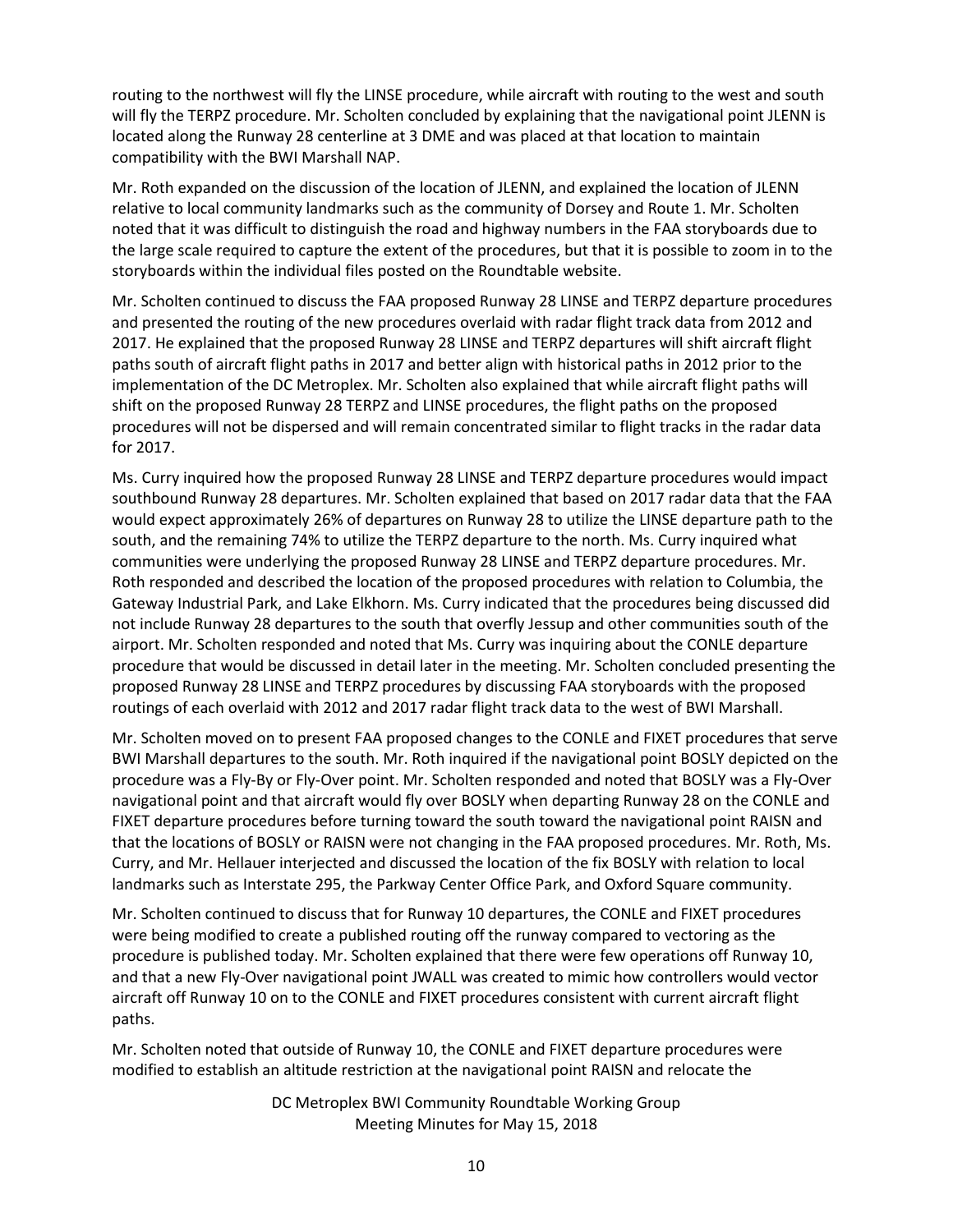navigational point STABL. He explained that the CONLE and FIXET departure was modified to have aircraft cross the navigational point RAISN at or below 7,000 feet MSL and that previously RAISN did not have an altitude restriction. Mr. Scholten highlighted that even though aircraft would now be required to be at or below 7,000 feet MSL at RAISN, an initial review of current radar data by HMMH indicated aircraft today are operating around 7,000 feet MSL and would not expect this restriction to cause aircraft to operate at lower altitudes. Ms. Reese inquired what altitudes aircraft would be at in the vicinity of 6 and 10 NMi DME on the CONLE and FIXET procedures for Runways 10 and 29. Mr. Scholten responded he would anticipate in the vicinity of RAISN aircraft would likely be at altitudes around 7,000 feet MSL based on current radar data and would be around the same altitude with the proposed amendments to the CONLE and FIXET procedures.

Ms. Curry inquired if there were any altitude requirements or restrictions at the navigational point BOSLY. Mr. Scholten responded there was no published altitude restriction at BOSLY and that there was no requirement for aircraft to reach a specific altitude before turning toward the south towards the RAISN navigational point. Mr. Roth noted that although there was no altitude restriction at BOSLY, Runway 28 departures typically crossed Oxford Square at altitudes around 1,200 feet MSL which was in the vicinity of the BOSLY, and Jessup at 2,500 feet MSL.

Mr. Scholten finished reviewing the proposed departure changes for the CONLE and FIXET departure procedures by discussing the relocation of the navigational point STABL. He explained that STABL needed to be relocated 1.5 NMi to the east in order to meet FAA criteria requirements. Mr. Scholten concluded by noting that STABL is a Fly-By navigational point and should result in aircraft remaining over water when turning to the southwest rather than flying over land under the STABL navigational point.

Audience member Mr. Eric Best inquired what arrival procedures were published for Runway 33L and what was the FAA was proposing to change for Runway 33L arrival procedures. Mr. Scholten responded the FAA did not propose changes to Runway 33L arrivals at the April 24 meeting and that the purpose of this presentation was to review what the FAA presented at that meeting. M. Best interjected and noted that while he was respectful of this process and appreciative of the work that has been done to this point, he was frustrated that only a small amount of time has been spent on arrivals and would like to know when arrivals will be further discussed. Mr. Scholten responded that it was his understanding a request was made by the Roundtable to review the materials the FAA presented at the April 24 Roundtable meeting and ensure the Roundtable had an understanding of the proposed procedures the FAA presented. He noted that the FAA did not discuss arrivals to Runway 33L in the April 24 presentation as requested by the Roundtable, and that the Roundtable should continue to ask the FAA why arrivals were not addressed. Ms. Reese expanded on Mr. Scholten's response and noted that ultimately the Roundtable needed to review the FAA's April 24 presentation to ensure the Roundtable understands the material as well as coordinate with elected representatives on what the FAA offered to the Roundtable.

Mr. Scholten moved on to discuss the FAA's proposed T-Routes from the April 24 presentation. He noted that the T-Routes are low altitude procedures serving mainly small General Aviation (GA) propeller driven aircraft transiting through the Baltimore area. He explained that these routes were implemented in order to accommodate some of the departure procedure changes discussed earlier in the FAA's April 24 presentation. Mr. Hellauer interjected, and noted that the T-Routes were also implemented in an effort to replace legacy ground-based routes for aircraft overflights that were based on the Baltimore (BAL) VHF Omni-directional Range Tactical Air Navigation (VORTAC). Mr. Scholten concluded presenting the T-Routes by discussing graphics and storyboards showing the interaction of the proposed T-Routes with the various published arrival and departure procedures at BWI Marshall and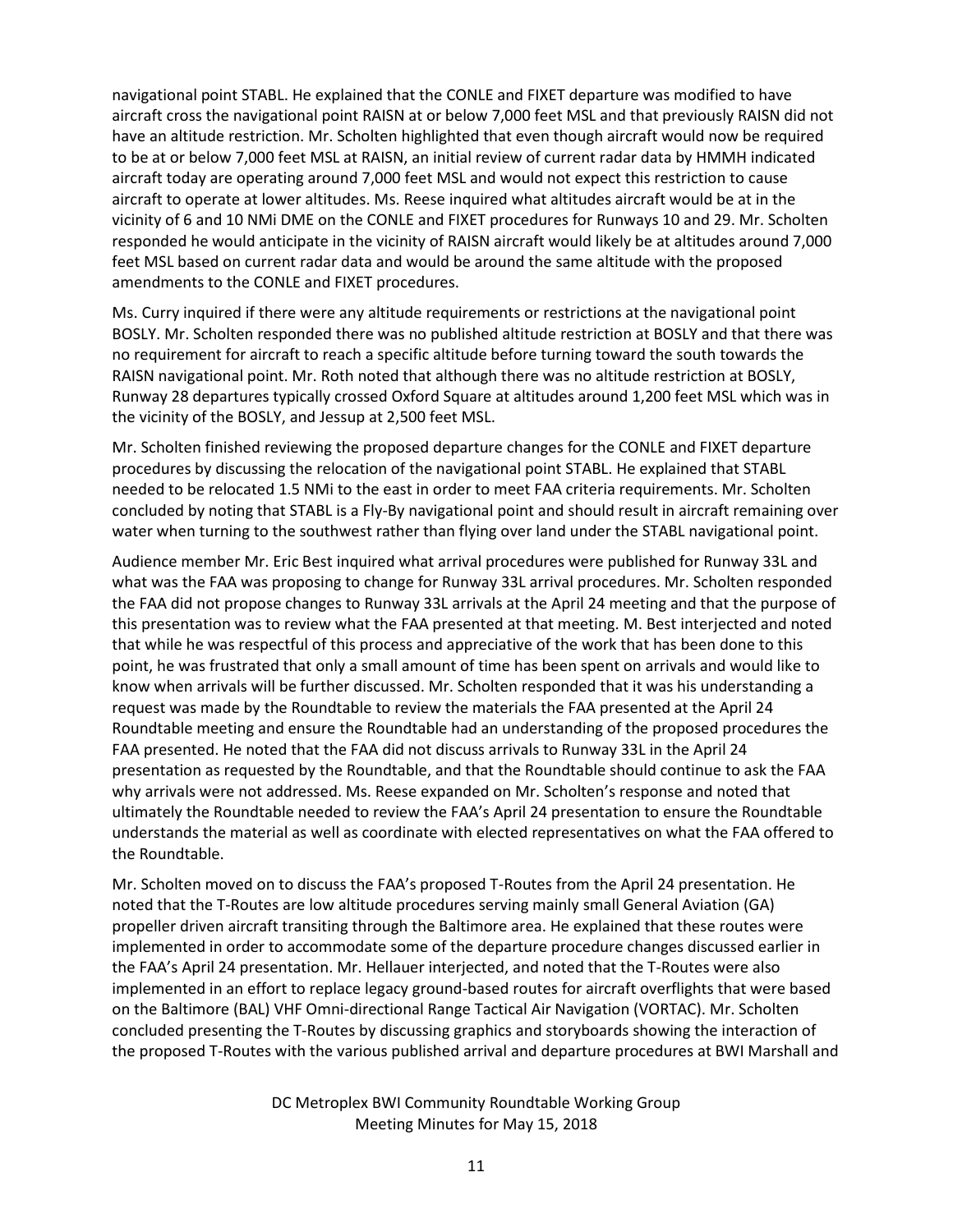how shifting T-Routes to the north, separation between aircraft on the T-Routes and other procedures was increased.

Mr. Scholten concluded the review of the FAA's April 24 presentation by presenting the proposed changes to BWI Marshall Standard Terminal Arrival Route (STARs). Mr. Scholten noted that most changes to the arrival procedures were to correct FAA criteria issues with aircraft speeds that were identified by industry. Ms. Reese inquired if the arrival changes addressed the Roundtable's concerns or if it was true that airlines do not pay fuel tax in the state of Maryland. Mr. Scholten responded that he did not believe the FAA's arrival changes addressed the Roundtable's concerns and that he could not speak to whether or not airlines pay fuel tax in Maryland. Ms. Reese inquired if the MAA could provide this information. Mr. Verchinski interjected and noted that he spoke with an individual at the April 24 meeting who indicated that Jet fuel is not taxed by the state at BWI Marshall as is the case for other airports. Mr. Scholten noted that he could not answer this question but that this was information that perhaps the MAA could provide at a future Roundtable meeting.

Mr. Scholten continued the review of FAA's April 24 presentation by highlighting that the biggest change to arrivals were in relation to procedures associated with Runway 28. He explained that the FAA is proposing to shift the arrival navigational points ASHOR and GRAMZ for Runway 28 on the ANTHM and TRISH procedures slightly to the north in order to correct sequencing issues identified by air traffic controllers. Ms. Curry interjected and noted the shift of the navigational points ASHOR and GRAMZ relocated both points over a large piece of land. Mr. Reese responded that the change over land was of a small distance and that the shift would likely minimally change aircraft noise levels in the area. Mr. Scholten concluded the review of the FAA's April 24 presentation and requested to move to the next agenda item unless there were further questions.

Mr. Reese noted he wanted to comment to the public that Runway 33L arrivals were not addressed in the FAA's April 24 presentation. He highlighted that this was not due to the fault of HMMH, and that it was the FAA's decision not to present or comment on any proposed solutions to the Roundtable's concerns regarding Runway 33L arrivals and did not indicate they had any plans to do so. Mr. Scholten expanded on Mr. Reese's comments and noted that he is not able to speak for Mr. Shank, but that the MAA is aware of the Roundtable's dissatisfaction with the FAA's failure to address Runway 33L arrivals and has campaigned on behalf of the Roundtable to the FAA to address the Roundtable's concerns. Ms. Reese inquired what constituted the MAA campaigning for the Roundtable. Mr. Hellauer responded that in the Working Group meetings the MAA reminded the procedure designers of the Roundtable's concerns and priorities to revert aircraft flight paths to historical patterns, increase aircraft altitudes where possible, and address Runway 33L arrivals. Ms. Reese inquired further if there was any expectation if the Working Group would examine the Roundtable's concerns regarding Runway 33L. Mr. Scholten indicated there was not but that the Roundtable should continue to campaign to have the FAA examine and provide solutions to address the Roundtable's concerns regarding Runway 33L arrival procedures.

Ms. Reese inquired if there were any notes taken by the MAA, Mr. Shank, or HMMH in the PBN Working Group Meetings. Mr. Scholten responded he could not speak for Mr. Shank or the MAA but he did know the FAA took meeting minutes which the MAA and HMMH relied upon since the FAA was the designated keeper of records related to the meetings and it was up to the FAA to release those records. Ms. Reese inquired further if the MAA or HMMH had copies of those minutes. Mr. Scholten responded that the MAA or Mr. Shank might, but that he cannot speak for what the MAA or Mr. Shank has or has not received and would need to check. Mr. Hellauer noted he wanted to clarify Ms. Reese was seeking any notes Mr. Shank may have personally taken during PBN Working Group Meetings. Ms. Reese responded in the affirmative and inquired if the minutes maintained by the FAA of the PBN Working Group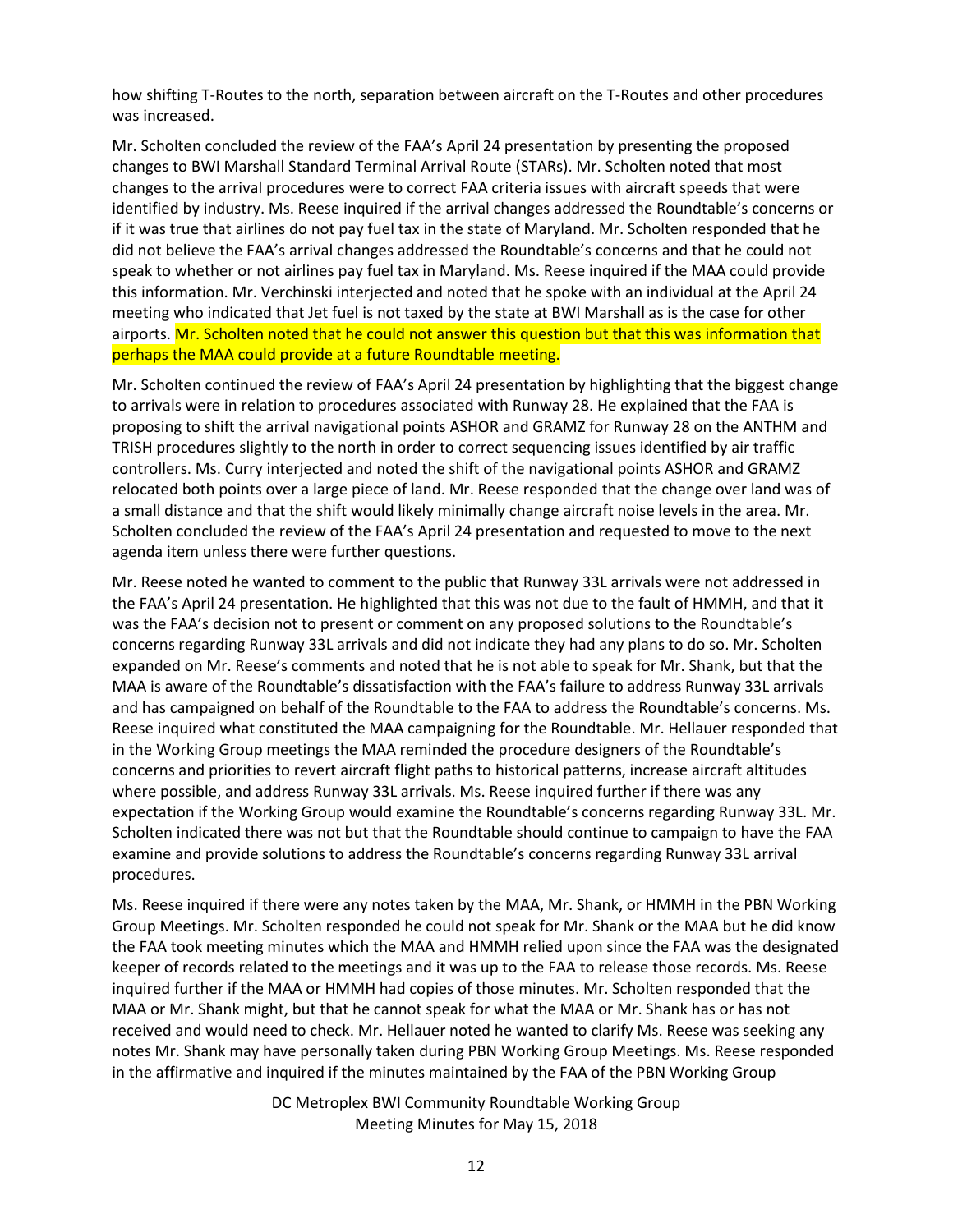meetings could also be requested. Mr. Gary Smith responded and noted that the Roundtable had already requested the FAA's version of the minutes and were told to file a Freedom of Information Act (FOIA) request.

Mr. Yates concluded discussion regarding the FAA's April 24 presentation by noting that he had distributed a list of questions to the FAA to the Roundtable that included requesting the minutes from the PBN Working Group meetings and moved to discuss the MAA's approach to analyzing the FAA's proposed procedure designs.

### **Deliverables:**

- FAA to provide narrative and glossary for each storyboard and procedure graphic for the April 24 presentation that explains the symbology used to generate the graphic and describes how aircraft will fly each proposed procedure
- FAA to provide explanation as to why they can't design additional departure procedures to supplement the proposed procedure designs presented at the April 24 meeting to further help disperse aircraft
- MDOT MAA to review status of Jet fuel taxes in Maryland
- MDOT MAA to review if Mr. Paul Shank took professional notes during the PBN Working Group Meetings

# **3. MAA DISCUSSION OF PROPOSED APPROACH TO ANALYZING THE FAA PROCEDURE DESIGNS PRESENTED AT THE APRIL 24, 2018 MEETING**

Mr. Yates moved to the discussion of the MDOT MAA's proposed approach for modeling the procedure designs in the FAA presentation from the April 24, 2018 Roundtable meeting and again introduced Mr. Scholten from HMMH. Mr. Scholten presented a memorandum that was provided to the MDOT MAA summarizing HMMH's proposed approach to supporting the MDOT MAA in addressing the requests from the Roundtable as a result of the April 24 Roundtable meeting. He explained one of the tasks from the April 24 meeting was to collect the questions from the Roundtable posed to the MDOT MAA and FAA and coordinate with the FAA through a comment matrix to receive responses. Mr. Scholten noted work on this task was already underway and that the MDOT MAA is striving to ensure the Roundtable gets responses from the FAA in a consolidated readable format to the maximum extent possible.

DC Metroplex BWI Community Roundtable Working Group Mr. Scholten explained the next task MDOT MAA was working in response to the April 24 meeting was a request regarding drafting language for provision to the FAA discouraging the use of the navigational point SPLAT for Runway 33L arrivals and requesting the FAA reconsider developing a procedure to address Runway 33L arrivals. Mr. Scholten noted this language would include suggestions that the FAA could potentially develop a continuous descent approach or try to increase utilization of the existing flight corridor from the navigational points RAVNN to GRAFE back to historical levels as detailed in prior HMMH analysis. Ms. Curry noted that there have been requests from several Roundtable members to provide a better understanding of HMMH's prior analysis of Runway 33L arrivals and that Mr. Shank had been made aware of this request. She explained there has been a lot of confusion on how to interpret some of the charts and that it was her impression there has only been a 5% decrease in traffic traveling along the RAVNN to GRAFE flight corridor and 15% increase on the flight corridor from RAVNN to SPLAT. Ms. Curry noted she and the Roundtable need to know if they are interpreting this data incorrectly and that they are not seeing large differences between the numbers of aircraft utilizing each flight corridor. Mr. Scholten noted he will follow up with Mr. Shank on Ms. Curry's request and noted that Mr. Shank had requested excerpts from HMMH's prior analysis presented to the Roundtable at the December 5, 2017 meeting detailing the percentages of Runway 33L arrivals operating along various flight corridors from 2012 through 2017. He noted he had provided this information to Mr. Shank already, and that if

Meeting Minutes for May 15, 2018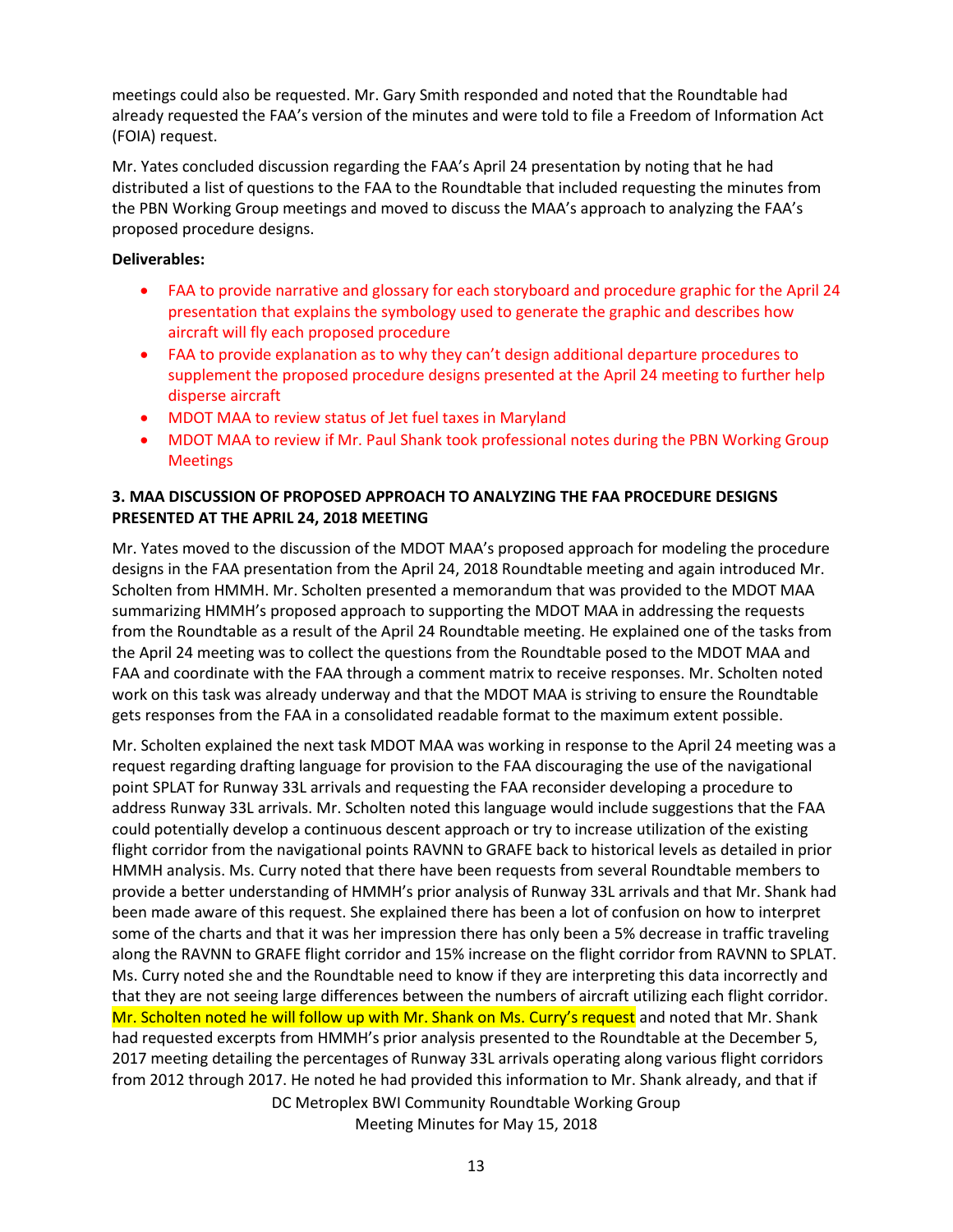desired HMMH could further elaborate on the December 5 presentation through a written response or re-present the analysis at a future Roundtable meeting. Mr. Roth responded that having a key to go with the slides would allow people to better understand the material who were not present during the December 5 Roundtable meeting and not present for Roundtable discussions. Mr. Scholten noted that in the draft language regarding Runway 33L arrivals that HMMH was working on with the MDOT MAA there is a preamble that includes background on what the various arrival percentages were along the various Runway 33L arrival flight corridors and how they have changed over time based on the data from the December 5, 2017 presentation. Ms. Curry noted that whatever language is drafted needs to be clear as there are many concerns regarding arrival aircraft overflying SPLAT and other arrival navigational points and the Roundtable needs to have a better understanding of what is going on before potentially providing recommendations to the FAA.

Ms. Reese inquired what the timeline was for the FAA moving forward. She noted that it appears the FAA is done with the PBN process and it is not clear if the FAA would be open to taking further action to address the Roundtable's concerns. Mr. Scholten responded that he did not believe the FAA's work regarding the Roundtable's concerns was complete and that the FAA emphasized at the April 24 meeting that they were open to accepting suggestions from the Roundtable on the proposed procedure designs. Ms. Reese inquired further that if the Roundtable were to make recommendations to the FAA, would the FAA be willing to re-convene the Working Group or would providing the recommendations be a waste of the Roundtable's efforts. Mr. Scholten responded that he could not speak for the FAA other than that the FAA stated at the April 24 meeting they were open to suggestions from the Roundtable. Mr. Hellauer added that the Roundtable would still presumably like to address the concerns regarding Runway 33L arrivals and that if you had a resolution and background material to support the resolution, there would be a better chance of the FAA entertaining the request than providing general procedural suggestions. Ms. Curry responded that this approach has not been successful for other Roundtables across the country and that in most cases the FAA has refused to accept specific procedural suggestions.

Mr. Reese commented it was his understanding that the PBN Working Group has concluded and that they are only going to reconvene if they need to tweak the procedures and that to address the runway 33L arrivals the FAA would need to convene a new Working Group. Mr. Scholten responded he could not speak to whether or not the FAA would convene a new Working Group. Mr. Roth inquired if the FAA PBN Working Groups worked on an annual cycle. Mr. Scholten responded he could not speak for FAA but that he believed the FAA formed Working Groups on an as needed basis. Mr. Reese noted it was his understanding that the FAA convenes Working Groups on an annual basis but the airports considered by each Working Group vary depending on need to modify procedures. Mr. Roth noted that the issue is that the Roundtable needs to determine how to get the FAA to consider arrivals to BWI Marshall as part of a PBN Working Group Agenda. Mr. Reese concurred and noted the Roundtable needs to do everything they can to try and potentially pull forward another Working Group for addressing BWI Marshall arrivals as was claimed to have been done by the FAA for the Working Group to address departures.

Mr. Reese inquired what actions could be taken by the MDOT MAA or the state of Maryland to force the FAA to convene a Working Group and if something such as the construction of a new obstruction would force the convening of a Working Group. Ms. Robin Bowie of the MAA responded that this should be a question the Roundtable include in the list of requests to the FAA as a result of the April 24 Roundtable meeting.

Mr. Chancellor noted the Roundtable submitted an annual report that stated the Roundtable has accomplished as much as it can and that it is now up to elected officials to lead on pressuring the FAA to take action. He noted it was his impression the NextGen procedural changes at BWI Marshall were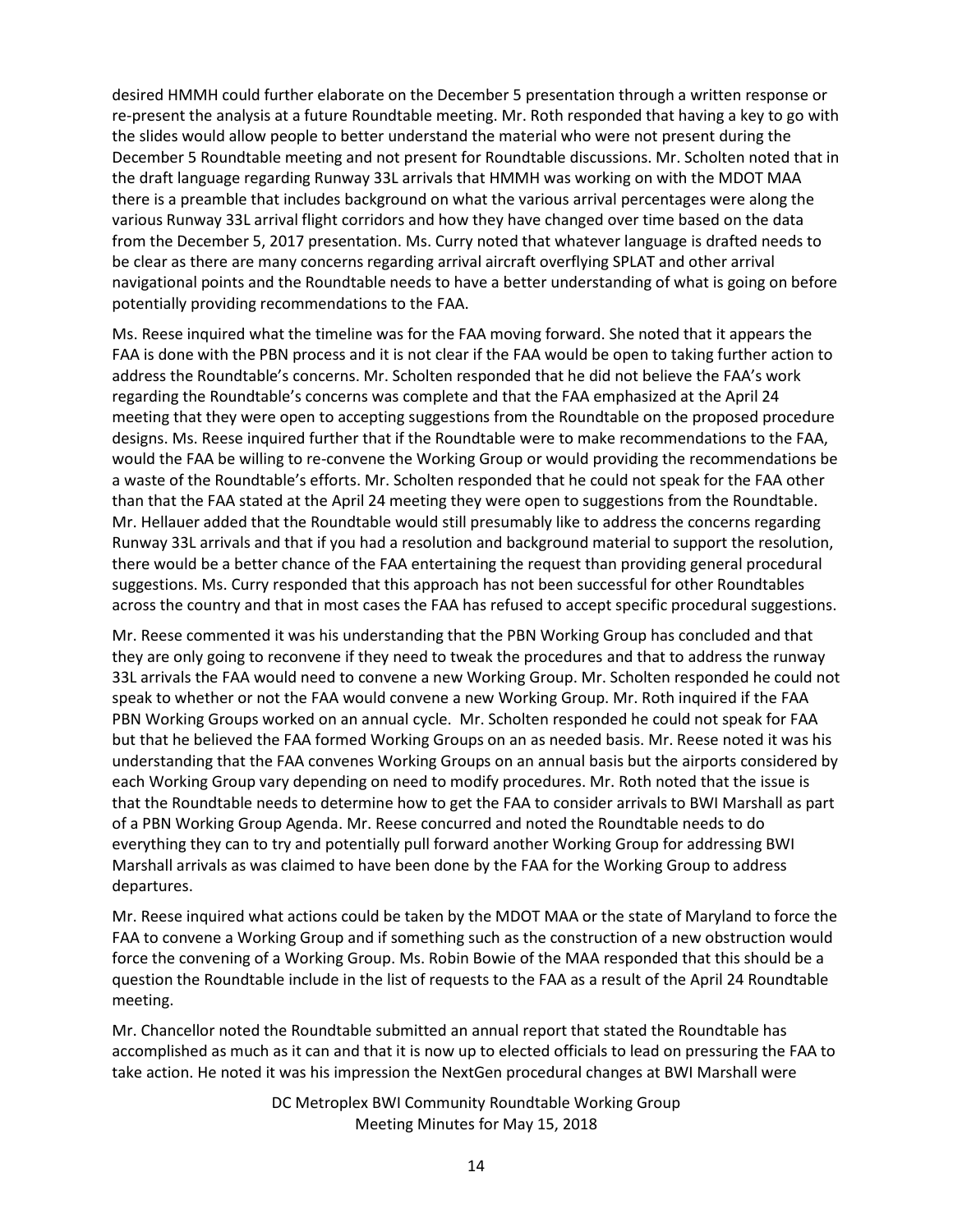initiated by Congress for good reasoning, but that those changes had unintended consequences. Mr. Chancellor concluded by noting the only way the procedures will get fixed is to find a way to pressure state and local elected officials to petition the FAA to convene a new Working Group to look at arrivals to Runway 33L and the other Runways.

Mr. Roth commented that what the FAA addressed in the PBN Working Group was the most egregious violation of the DC Metroplex EA over areas of Howard County. He noted Howard County had a suit authorized prior to the formation of the Roundtable in response to the implementation of the DC Metroplex and that the EA stated there would be no significant changes to aircraft flight paths below 3,000 feet MSL over Howard County. Mr. Roth explained there were significant changes below 3,000 feet MSL over Howard County which the FAA was not authorized to make and that as a result, the PBN Working Group primarily worked to correct issues with Runway 28 departures which he believed were blatantly not in compliance with the EA.

Mr. Scholten discussed the next task MDOT MAA was working in response to the April 24 meeting was to provide a technical analysis of the FAA's proposed procedure designs and report back to the Roundtable on the result. He explained HMMH and the MDOT MAA planned to review aircraft flight paths prior to the implementation of the DC Metroplex for an 84-day period in 2012 and model flight tracks during that period for noise and flight track density. Mr. Scholten noted flight tracks would then be modeled for noise and flight track density for a similar 84-day period in 2017 that would be representative of current operations at BWI Marshall. He explained once modeling of the 2017 flight tracks were complete, the 84-day sample of 2017 flight tracks would then be modified to simulate how HMMH and MDOT MAA anticipate aircraft will fly the FAA's new proposed procedures. These modified tracks would then be modeled for noise and flight track density consistent with the methodology used to model the historical 84-day 2012 and 2017 flight track data samples. Mr. Scholten highlighted that by utilizing this methodology, the Roundtable could be given an apples-to-apples comparison of the noise impact and concentrations of BWI Marshall operations before and after the implementation of the DC Metroplex as well as after the implementation of the proposed procedures presented by the FAA at the April 24 meeting. Mr. Scholten concluded by noting that HMMH and the MDOT MAA were working to complete the modeling as quickly as possible, but that it was a large amount of effort and would not be available until early July.

Mr. Roth requested that in the noise analysis being conducted by HMMH and the MDOT MAA that more recent population data be utilized than the 2010 US Census since there are many property and population changes that have occurred surrounding BWI Marshall since 2010. Mr. Hellauer commented that data from the American Community Survey (ACS) could potentially be used, but the level of granularity differs between each population product and would need to be reviewed. Mr. Robinson responded and noted he thought it would be helpful if the modeling effort was coordinated with the Baltimore Metropolitan Council as they may have the most recent Census data for the region.

Mr. Scholten concluded the discussion of the tasks the MDOT MAA was working in response to the April 24 meeting by reviewing plans to model proposed PBN approach procedures to Runway 33L. He explained that HMMH and MDOT MAA planned to model a sample of Runway 33L arrival flight track data in 2012 for noise. The 2012 flight track data sample would then be modified to reflect how aircraft would fly on a proposed Required Navigation Performance (RNP) procedure from the navigational points RAVNN to GRAFE with a continuous descent approach. Mr. Scholten noted included in the noise results would be a comparison of Sound Exposure Levels (SELs) that would allow for an apples-to-apples comparison of the noise footprint of single aircraft events of commonly used aircraft types.

DC Metroplex BWI Community Roundtable Working Group Meeting Minutes for May 15, 2018 Ms. Curry inquired why the focus of the Runway 33L modeling effort was only from the corridor between the navigational points RAVNN and GRAFE. Mr. Scholten responded this was the corridor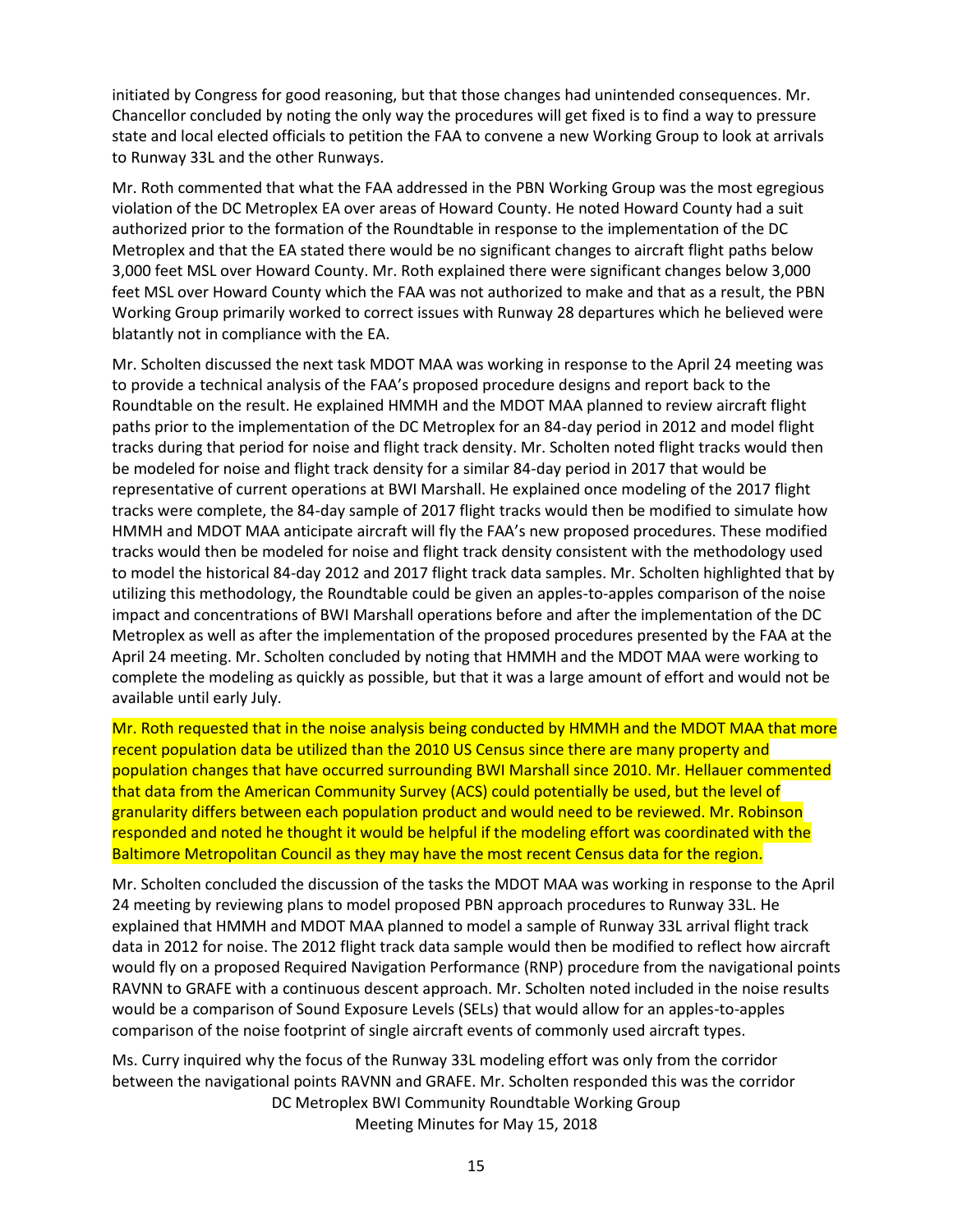associated with the RNP procedure that had been discussed by the FAA at the November 7, 2018 Roundtable meeting and discussed by Mr. Shank. Ms. Reese expanded on Mr. Scholten's response and noted that the proposed RNP approach between RAVNN and GRAFE would allow another tool for air traffic control to use when clearing aircraft for approach procedures, but that it was not clear how often the proposed procedure would be used.

Mr. Reese inquired why the modeling of the proposed RNP approach for Runway 33L was being discussed at this time. Mr. Scholten responded the RNP approach for Runway 33L was being reviewed now as a potential avenue to pressure the FAA to address the concerns of the Roundtable regarding Runway 33L arrivals and that this analysis would not be started until the modeling for the FAA proposed procedure designs presented at the April 24 meeting was complete. Mr. Hellauer interjected that at the April 24 meeting the FAA stated they could not develop a PBN procedure that would address the Roundtable's concerns, and that by modeling the proposed Runway 33L RNP approach between RAVNN and GRAFE the Roundtable could go back to the FAA and see if something could be developed based on the Roundtable's analysis.

Mr. Reese inquired if HMMH would be utilizing TARGETS software to model the proposed Runway 33L RNP approach procedure. Mr. Scholten responded TARGETS would be used for some of the modeling, but that HMMH has other internal tools that would also be used in the modeling process. Mr. Reese responded and inquired if the HMMH has access to TARGETS, why is modeling being limited to only modeling a single procedure. He explained HMMH and the MODT MAA should be modeling solutions from the ground-up that addresses all the Roundtable's concerns such as increasing aircraft altitudes, increasing dispersion, and the reversion of flight paths to pre-Metroplex conditions. Mr. Reese inquired if HMMH was under contract now with the MDOT MAA and the Roundtable is in the position of providing solutions to the FAA, why can't the MDOT MAA provide ground up solutions to the Roundtable utilizing TARGETS that would address the Roundtable's concerns.

Ms. Reese commented that she is not happy to see proposed procedures geared towards Southwest Airlines. She explained that Mr. Shank has multiple roles within the MDOT MAA that include promoting the growth of the airlines, expanding BWI Marshall, and helping the Roundtable. She noted these priorities conflict and that this procedure would be a benefit to Southwest. Ms. Reese concluded by stating the MDOT MAA is trying to sell this procedure to the Roundtable at a great expense of state funds and that she considers the modeling of this procedure a waste of time. Ms. Bowie responded that the modeling of the proposed procedure came through interactions with Mr. Brasher and that the MDOT MAA would circle back with Mr. Shank and Mr. Brasher regarding the modeling. Mr. Scholten noted that the modeling of the proposed RNP Procedure was something the MDOT MAA and HMMH wanted to discuss with the Roundtable to see if it was something of interest, and that the immediate task was to complete modeling of the FAA's proposed procedures from the April 24 meeting. Mr. Reese responded he understood, but also would like for the MDOT MAA and HMMH to broaden the modeling effort to analyze different aspects of possible solutions that could be presented to FAA and generate workarounds for the Roundtable if the FAA is not satisfying the Roundtable's request.

Mr. Roth inquired if the Roundtable could discuss the schedule for the proposed procedures presented by the FAA. Mr. Scholten responded that MDOT MAA and HMMH had already started modeling the FAA proposed procedures from the April 24 meeting and that they planned to have initial results available for MDOT MAA review in early July and presentation to the Roundtable during the July meeting. Mr. Reese responded he was concerned that the FAA is making the procedure changes contingent on the Roundtable as there is no formal memorandum from the FAA administrator delegating the Roundtable authority to make these kinds of decisions. Mr. Hellauer noted that the delegation of decision making authority is detailed as part of the FAA's community outreach policy. Mr. Reese responded the FAA has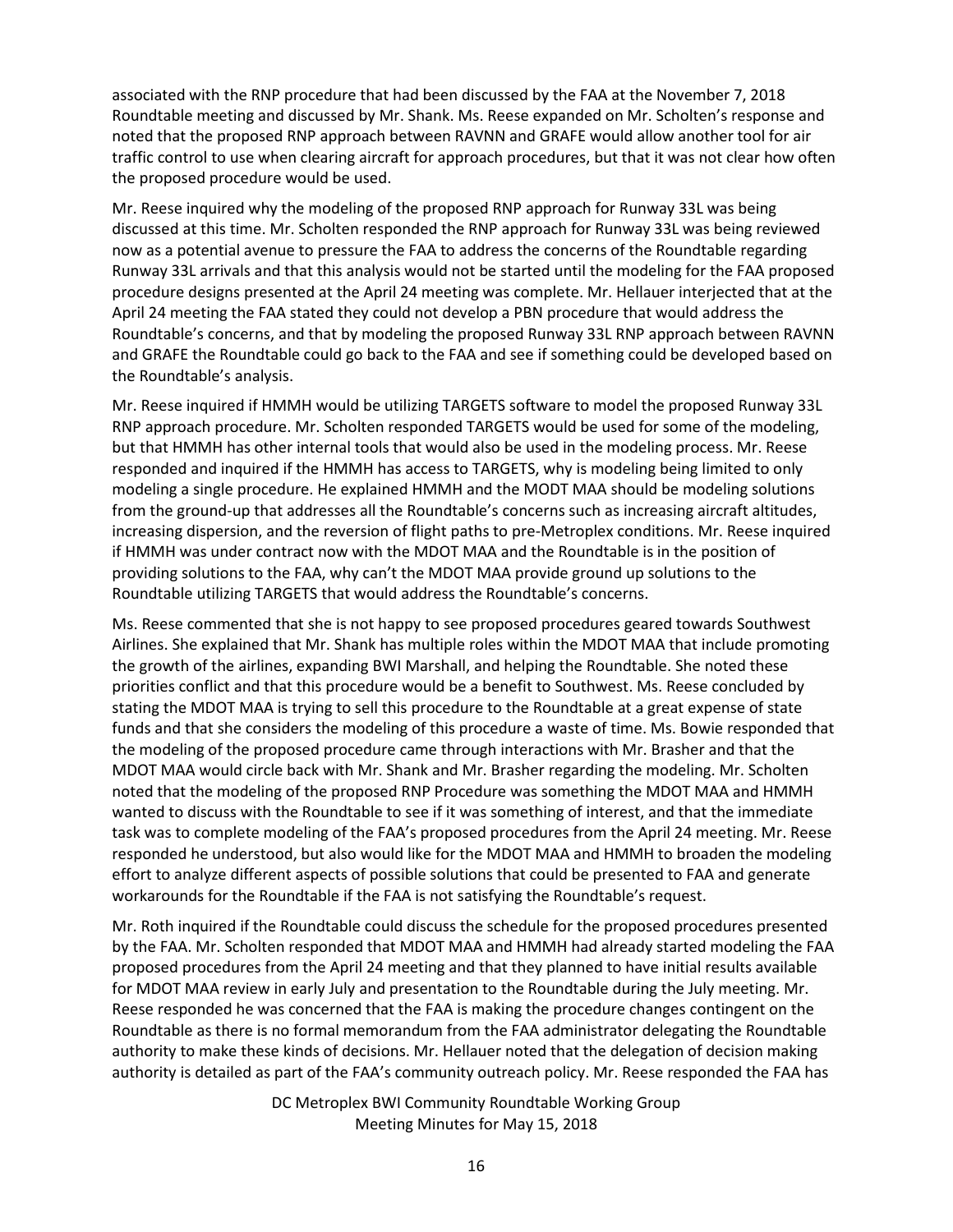not provided the community outreach policy to the Roundtable and that the FAA website does not state that the FAA deciding to move forward with the implementation of a proposed procedure being contingent on agreement or consensus from a Roundtable. Mr. Reese concluded by stating he is worried by providing consensus or a recommendation to the FAA they will be culpable for any repercussions that result from the implementation of the proposed procedures.

Mr. Verchinski commented that in the deliverables of the FAA proposed procedure modeling from the MDOT MAA and HMMH that it would be helpful if notes could be provided associated with the presentation so people can have an explanation of the material. Mr. Scholten responded the request was noted and that MDOT MAA and HMMH would consider providing notes with the FAA proposed procedure presentation.

Mr. Roth commented the Roundtable can be equally culpable for not acting on elements of the FAA's April 24 proposal consistent with the Roundtable's concerns in the same fashion as if the Roundtable did act on the proposal. He explained that in his opinion, the Runway 28 departure solution presented by the FAA addresses some of the Roundtables concerns and the FAA does not likely want to make these changes. Mr. Roth noted the Roundtable should not be giving the FAA an excuse to not implement the proposed procedures. Mr. Reese responded that he did not want to provide the FAA with excuses, but that if the Roundtable is to recommend something to the FAA it should be done through elected officials. Mr. Chancellor noted the Roundtable charter states the Roundtable is to recommend to the FAA changes to procedures but is not to approve them as only the Federal Government has approval authority. He explained he thought it was well within the Roundtable charter to recommend procedure changes that are consistent with the Roundtable's goals but continue to campaign for those issues the FAA has yet to address that are of interest to the Roundtable. Mr. Roth concurred and stated the Roundtable should let the FAA know to proceed with implementation for those procedures that are consistent with the Roundtable's positions with an understanding that the FAA still has work to do to address other Roundtable issues. Mr. Chancellor responded that the liability for the Roundtable is a question that should be answered by the MDOT MAA as the Roundtable is an advisory group for Maryland state government.

Mr. Reese proposed that as a path forward, the Roundtable draft recommendations for the FAA and then have those recommendations be reviewed by MDOT MAA general council. Ms. Reese inquired if this proposal would limit the Roundtable's legal exposure. Ms. Louisa Goldstein of the MDOT MAA responded and noted that if the Roundtable was to put their questions in writing, the MDOT MAA general counsel would review them and determine if they could provide legal advice. Ms. Goldstein noted the MDOT MAA does not provide ad-hoc legal advice without receiving something in writing.

Mr. Reese commented that the Roundtable had approached the FAA about having Roundtable members attend the PBN Working Group meetings and was happy that Mr. Shank and Mr. Scholten were able to attend the meetings. He noted that since HMMH is under contract to the MDOT MAA he would like to see Roundtable members become more involved in any efforts taken to develop proposed procedures that could be recommended to the FAA. Mr. Reese concluded by asking if this was something that the MDOT MAA would consider and that Roundtable members would be available as needed on a volunteer basis to assist the MAA as part of this process. Ms. Bowie noted that the MDOT MAA would look into this, but would ask the Roundtable submit this request in writing for further consideration.

DC Metroplex BWI Community Roundtable Working Group Meeting Minutes for May 15, 2018 Mr. Chancellor noted that Roundtable needed to discuss the timing of the Roundtable's response to the FAA with regards to the proposed procedures presented at the April 24 meeting. He explained that the FAA requested a response from the Roundtable no later than June 25, and that the MDOT MAA and HMMH's analysis would not be complete until July. Mr. Chancellor inquired if the MDOT MAA had coordinated with the FAA that a mid to late July recommendation from the Roundtable would be as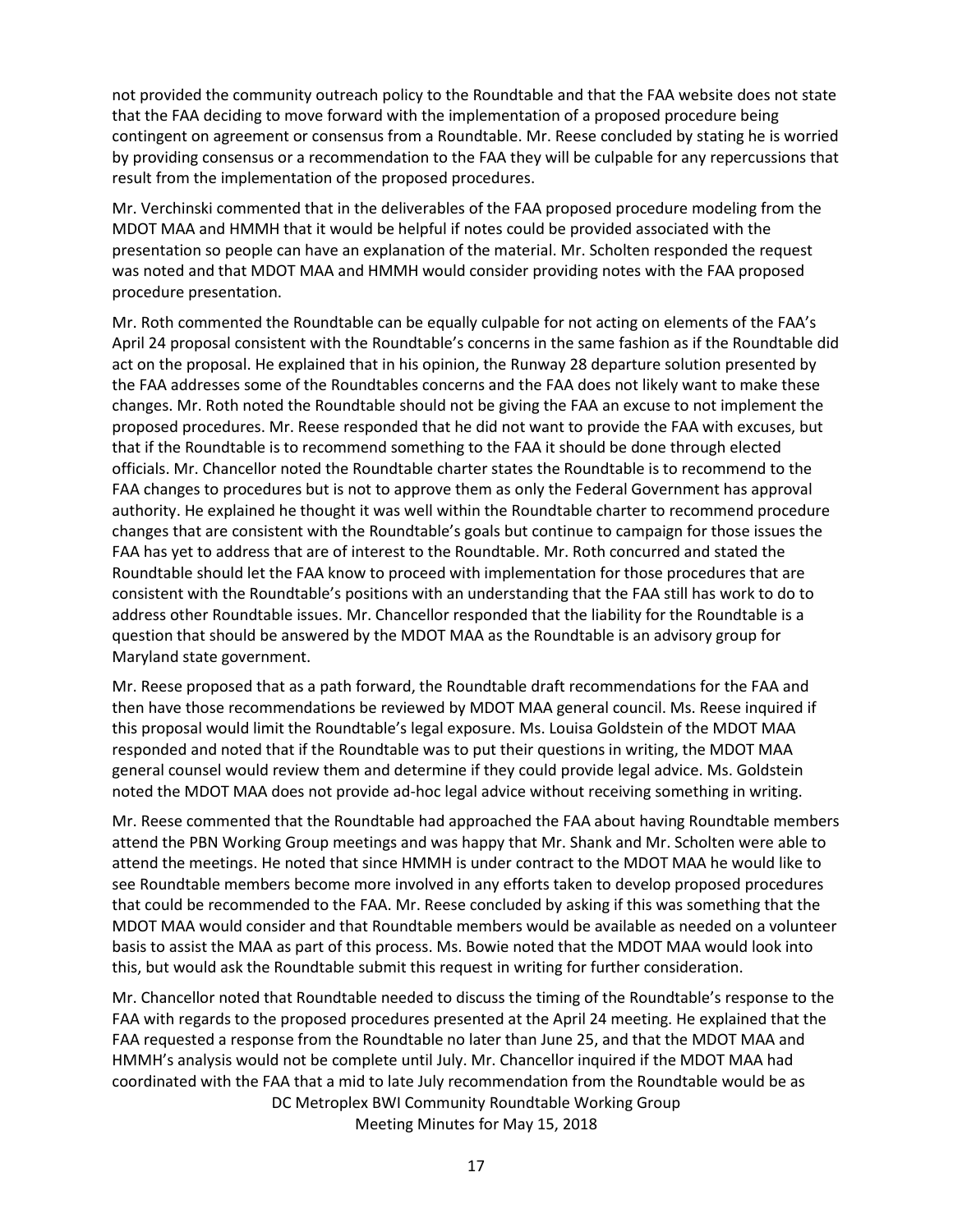acceptable to the FAA as a recommendation delivered to the FAA on June 25. Ms. Bowie responded that she had spoken with Mr. Jennifer Solomon of the FAA and that Ms. Solomon acknowledged that delivery of a Roundtable recommendation to the FAA in mid to late July was acceptable. Ms. Reese inquired if the FAA had provided this information to Ms. Bowie in writing. Ms. Bowie indicated she had not received confirmation from Ms. Solomon in writing, but that the Roundtable had requested the deadline for the Recommendation be extended in the list of questions assembled by the Roundtable for the FAA following the April 24 meeting. Ms. Bowie also noted Ms. Solomon indicated verbally that the Roundtable delaying the provision of the recommendation to the FAA would not excessively delay the FAA's implementation plan for the proposed procedures and that the length of the delay would correspond to the amount of additional time necessary for the Roundtable to draft a recommendation.

Mr. Yates concluded discussion of the MDOT MAA's proposed approach for modeling the FAA proposed procedure designs from the April 24, 2018 Roundtable meeting and moved on to discuss the Roundtable letter to the MDOT MAA in support of Howard County's position on the BWI Marshall Airport Improvement EA.

# **Deliverables:**

- FAA to provide explanation as to when they would consider forming a new Working Group to address concerns raised by the Roundtable regarding Runway 33L arrivals
- FAA to provide details on the frequency of Working Groups and if Working Groups operate on an annual cycle or on an as needed basis to address required procedure changes
- FAA to provide details on what would accelerate the formation of a Working Group
- MDOT MAA and HMMH to explore utilizing alternative population data sources for FAA proposed procedure analysis
- MDOT MAA and HMMH to consider developing notes associated with presentation material describing results of FAA proposed procedure analysis
- MDOT MAA to follow up with Roundtable regarding excerpts from December 5, 2017 Roundtable presentation on Runway 33L arrivals regarding approach fix utilization
- Roundtable to provide questions in writing to MDOT MAA general counsel regarding legal liability for providing recommendations to the FAA on proposed procedure designs
- Roundtable to provide request in writing to MDOT MAA regarding coordination on the development of future BWI Marshall proposed procedures

# **3A. ROUNDTABLE LETTER TO THE MDOT MAA IN SUPPORT OF HOWARD COUNTY**

Ms. Curry discussed a copy of a letter provided to the Roundtable from the Roundtable to the MDOT MAA in support of Howard County's position on the BWI Marshall Airport Improvement EA. Ms. Curry inquired if there were any corrections or additions from other Roundtable members on the letter and motioned to approve the letter for transmittal. Mr. Verchinski seconded the motion. All in favor. The letter from the Roundtable to the MODT MAA regarding the BWI Airport Improvements EA is approved for transmittal.

# **3B. ROUNDTABLE COMMUNICATION COMMITTEE CHARTER**

Ms. Curry moved to discuss the Communications Committee charter. She noted that a copy of the charter was provided to the Roundtable in advance of tonight's meeting, and that the version of the charter as distributed had a small error regarding review and approval of Roundtable materials. Mr. Chancellor responded that he did not have any issues with Ms. Curry's corrections and that the purpose of changes to the charter is to ensure the Roundtable has the opportunity to approve all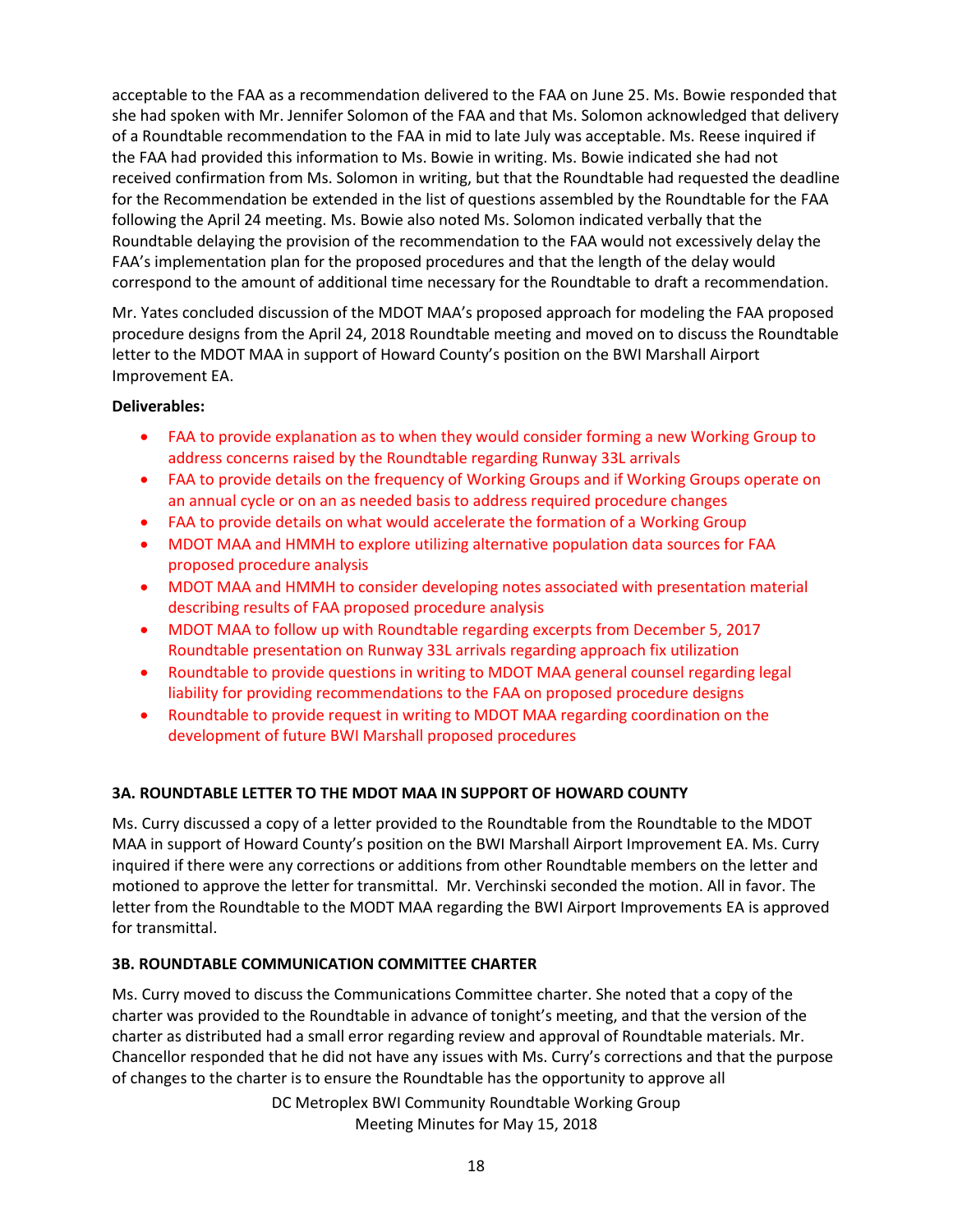communications resulting from Roundtable activities. He also explained that the charter has added language that allows for the Roundtable to transmit communication materials with the approval of the Roundtable Chair or Vice Chair in the event communications need to occur between regular Roundtable meetings or in cases where the Roundtable is not meeting regularly. Ms. Curry noted the proposed charter would allow the Communications Committee to be better able to function and accommodate the distribution of press releases to outside organizations if needed between Roundtable meetings.

Ms. Curry discussed the first paragraph of the charter that was added by Mr. Brasher. She explained that she did not feel the paragraph was necessary, as it was not a legal and binding contract. Ms. Reese commented she would like to retain the top paragraph as it stated the actions of the Communications Committee are not biding to the Roundtable and do not set the policies of the Roundtable. Mr. Chancellor concurred and noted it makes clear that policy or the Roundtable charter can only be amended through an adopted amendment and vote. Ms. Curry responded she believed the language of the Communications Committee charter already accomplished this and that the language added by Mr. Brasher was redundant. Mr. Roth interjected and expressed he had the same concern as Ms. Reese that the potential exists for the Communications Committee to set policy. Ms. Reese and Mr. Chancellor responded to Mr. Roth and Ms. Curry that they liked the current charter language as-is with the disclaimer added by Mr. Brasher.

Ms. Curry commented that she felt the disclaimer in the charter singled out the Communications Committee as being a specific element of the Roundtable that is of particular concern for increased oversight. Mr. Chancellor responded that all committees should have an approved charter and each charter should have similar disclaimers. He explained that the only reason the Communications Committee was being singled out was that it was more active than the Legislative and Technical Committees.

Ms. Curry motioned to approve the Communication Committee charter with amendments including the language added by Mr. Brasher. Mr. Chancellor seconded the motion. All in favor. The Communications Committee charter with amendments is approved.

Ms. Curry also motioned to have the Technical and Legislative Committees submit their respective charters to the Roundtable at the next meeting for approval. Mr. Reese responded that this motion be for the charters to be submitted at the July meeting, as the Technical Committee would not be able to meet within the next month. Ms. Curry motioned to have the Technical and Legislative Committees submit their respective charters to the Roundtable at the July meeting for approval. Mr. Reese seconded the motion. All in favor. The Legislative and Technical Committees are to provide their respective charters to the Roundtable for approval at the July meeting.

# **Deliverables:**

 Roundtable Technical and Legislative Committees to provide charters for approval at July Roundtable meeting

# **4. PUBLIC COMMENT**

**Ms. Barbra Deckert** of Elkridge discussed questions the Roundtable should pose to the FAA and ask themselves as they evaluate the FAA's proposed procedure designs from the April 24 meeting. She first inquired if the Roundtable or Maryland residents could trust the FAA, and if the Roundtable or Maryland residents have been able to trust the FAA over the past nine years of NextGen implementation. Ms. Deckert next inquired as to what would happen if the Roundtable was to accept the FAA's proposal from the April 24 meeting but the proposal did not bring resolution to the noise issues faced by Roundtable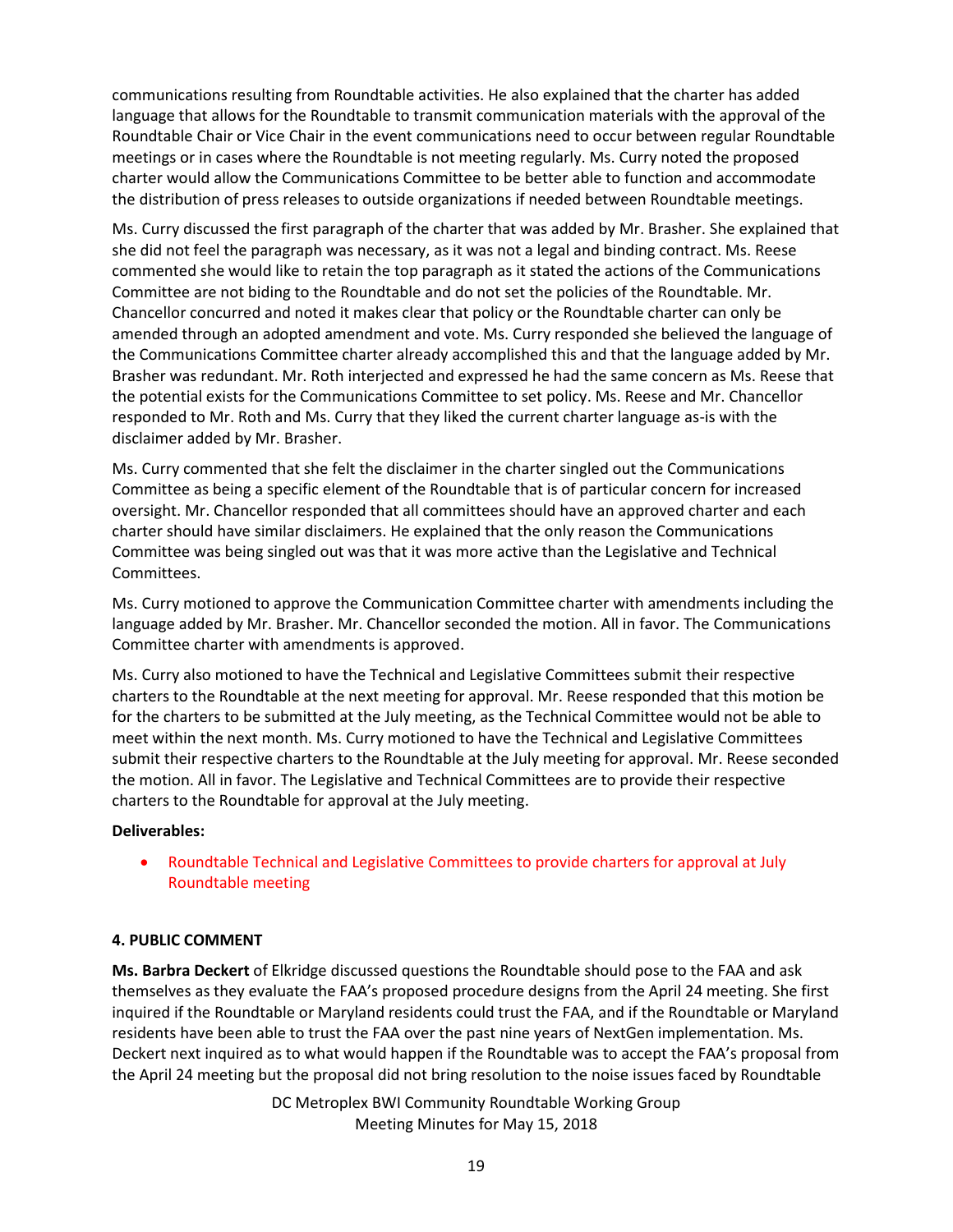members and would acceptance of such a proposal preclude a lawsuit against the FAA from the state of Maryland or Howard County. Next Ms. Deckert moved on to discuss arrivals, and inquired as to why the FAA failed to address the arrival issue as the current FAA proposal from the April 24 meeting fails to address them and the FAA has not provided an explanation why they were not addressed. Lastly, Ms. Deckert inquired about the timing of the implementation of the FAA's proposed procedures and noted that based on the FAA's current timeline residents will have been suffering from excessive aircraft noise for a minimum of five years. Ms. Deckert concluded by stating the Roundtable should consider other ways to affect change in aircraft flight procedures other than accepting the FAA's proposals.

Mr. Chancellor responded and noted that at a future meeting it may be beneficial to have a representative from the state come and discuss why working with the FAA on developing proposed procedures first is preferable to filing a lawsuit. Ms. Deckert noted that would be beneficial but that she was concerned the FAA presenting at the April 24 meeting constituted a form of community outreach that could be interpreted as a maneuver to address the Governors concerns and potentially avoid a lawsuit from the state of Maryland.

**Mr. Eric Best** of Crownsville noted he was grateful for all the work done by the Roundtable and that he had gained a large amount of knowledge from attending the Roundtable meetings. He commented he trusts the group to balance the interests of various constituencies, but was concerned that by the Roundtable accepting the proposals put forth by the FAA they could be jeopardizing future solutions as the FAA may claim they have addressed all the Roundtable's concerns when they were only partially addressed.

Mr. Best discussed some of his experiences and relationships with elected officials such as Senator Cardin and the staff of Senator Van Hollen's office. He noted he felt in his interactions with elected officials that they are trying to offload responsibility for aircraft noise issues back on to constituents and asking them to provide solutions. Mr. Best explained he believed there needed to be a national mobilization of constituents in order to bring urgency to elected officials to drive action on airport noise issues and that without it there likely won't be improvement.

Ms. Reese responded to Mr. Best and noted she has experienced the same frustration as him regarding elected officials trying to offload responsibility for aircraft noise issues back on to constituents. She explained that although they have heard constituent's complaints, they see BWI Marshall as an economic engine that provides jobs regardless of what the quality of those jobs might be. Ms. Reese encouraged Roundtable members and constituents to call their elected officials and complain to them directly instead of having complaints filed and filtered through the MDOT MAA.

Mr. Best commented he was not sure what the data indicated, but that the damage from the FAA changing flight paths has arguably been channeled into specific corridors and that it seems when speaking with legislators that more people have benefited from the flight path changes than were hurt by the change. Ms. Reese responded that she could provide points that could help counter the legislators arguments and also noted that there has been a large amount of environmental damage that is being caused by expanding BWI Marshall. She explained that there are also no studies that show how property damages will be impacted by the shifting of aircraft flight paths and that BWI Marshall is one of the primary human trafficking centers in the country. Ms. Reese noted that these issues need to be reiterated in conversations with elected officials and brought to the attention of media outlets such as the Baltimore Sun and Washington Post.

Mr. Best discussed he was not aware of the Legislative Committee but that he had suggestions for developing template letters for residents and Roundtable members that could be signed and submitted to elected officials. Mr. Best concluded by noting that Mr. Brasher had discussed the Roundtable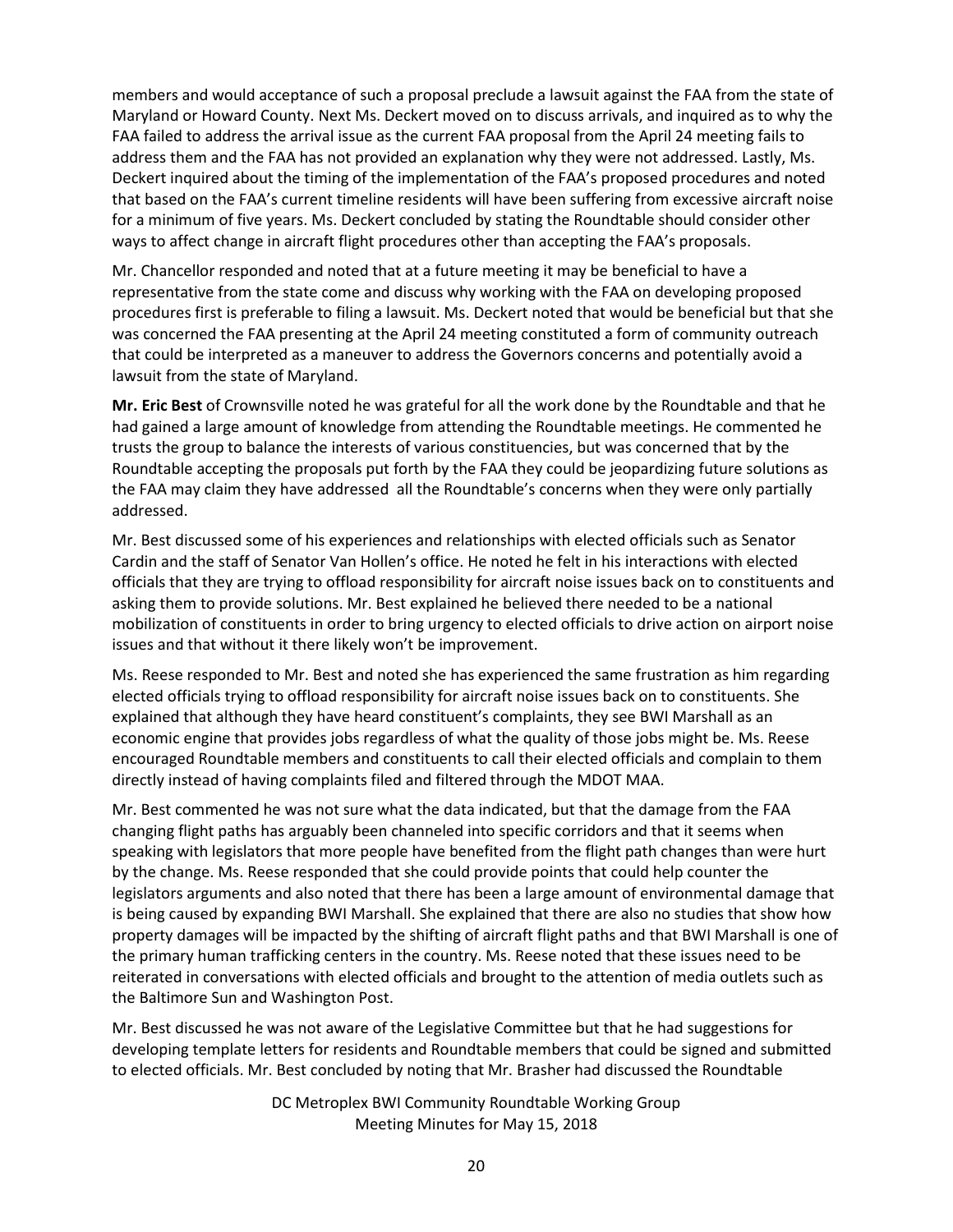acquiring the services of a lobbyist to represent community airport noise concerns and that he had conversations with a top lobbyist in Washington D.C. about what it would cost to hire a lobbyist to represent community interest groups across the country regarding airport noise.

**Mr. Michael Bahr** of Harman's Woods noted he believed the FAA's final decision in the DC Metroplex EA that there was minimal environmental impacts was a lie. He noted the FAA purposely found there were minimal impacts in order to avoid in-depth discussions with surrounding communities as to the real impacts caused by changing aircraft flight paths. Mr. Bahr explained other airports appear to have experienced similar issues as BWI Marshall and that Phoenix was a good example. He discussed that in Phoenix a judge ruled that the FAA acted arbitrarily and capriciously and implemented procedures however they saw fit. Mr. Bahr concluded by inquiring if the state of Maryland would be successful in filing a lawsuit against the FAA as it appears the state missed a 60-day window after the EA was released similar to what happened in Phoenix.

Ms. Curry responded that the case at BWI Marshall was different from what happened in Phoenix because the FAA went directly to the local airport authority regarding flight path changes but did not consult the public. She explained in BWI Marshall's case, the FAA did notify the public that flight paths were changing but placed the notices in places the public would not normally look. Ms. Curry noted she reviewed plans of the DC Metroplex at the Severna Park library in 2016, but only after she was made aware of the plans by Mr. Shank at an MAA presentation to the Greater Severna Park Council in 2016 and the FAA did their due diligence in meeting the minimum standards of the law.

Ms. Roth noted he recalled the public comment period and had reviewed the EA after it was initially released. He described the EA process and explained that often an EA will be issued a Finding of No Significant Impact (FONSI) that authorizes the project as defined in the EA to move forward. Mr. Roth stated that the DC Metroplex was authorized based on what was provided in the EA and the FAA was only authorized to complete the DC Metroplex project based on what was contained in the EA. He highlighted that the DC Metroplex as implemented at BWI Marshall is not what was described in the EA and thus the FAA did not have the authority to move forward with the implementation of the project. Mr. Roth concluded by noting that there was a subtle difference in BWI Marshall's case as the 60-day window for challenging the EA had passed, but the EA as approved did not match up with how the DC Metroplex was implemented. Ms. Curry responded that the option of a lawsuit was still on the table and noted that other communities such as DC were continuing with legal action event though initial attempts at challenging the FAA over the DC Metroplex were unsuccessful.

Mr. Reese commented that the entire environmental process in dealing with the FAA has been very frustrating and that it unfortunately is what the communities surrounding BWI Marshall have to deal with. He noted Mr. Bahr should engage the office of Attorney General Frosh with the understanding that everyone on the Roundtable is feeling the same frustration regarding the legal issues surrounding the DC Metroplex EA and the implementation of NextGen.

**Mr. Jimmy Pleasant** of Ellicott City noted that he had called the Governor's office regarding the fact that aviation fuel is not taxed in the state of Maryland. He noted that the Airlines love operating out of BWI and that they should be taxed fairly as Maryland residents pay some of the highest gasoline taxes in the country.

Mr. Reese noted that using BWI as a hub does not make sense from a logistical perspective, but that airlines only use BWI as a hub due to the lack of fuel taxes. Mr. Reese explained that if the airlines did have to pay fuel tax at BWI, they likely would use other airports such as Washington Dulles International (IAD) or Regan National (DCA) airport.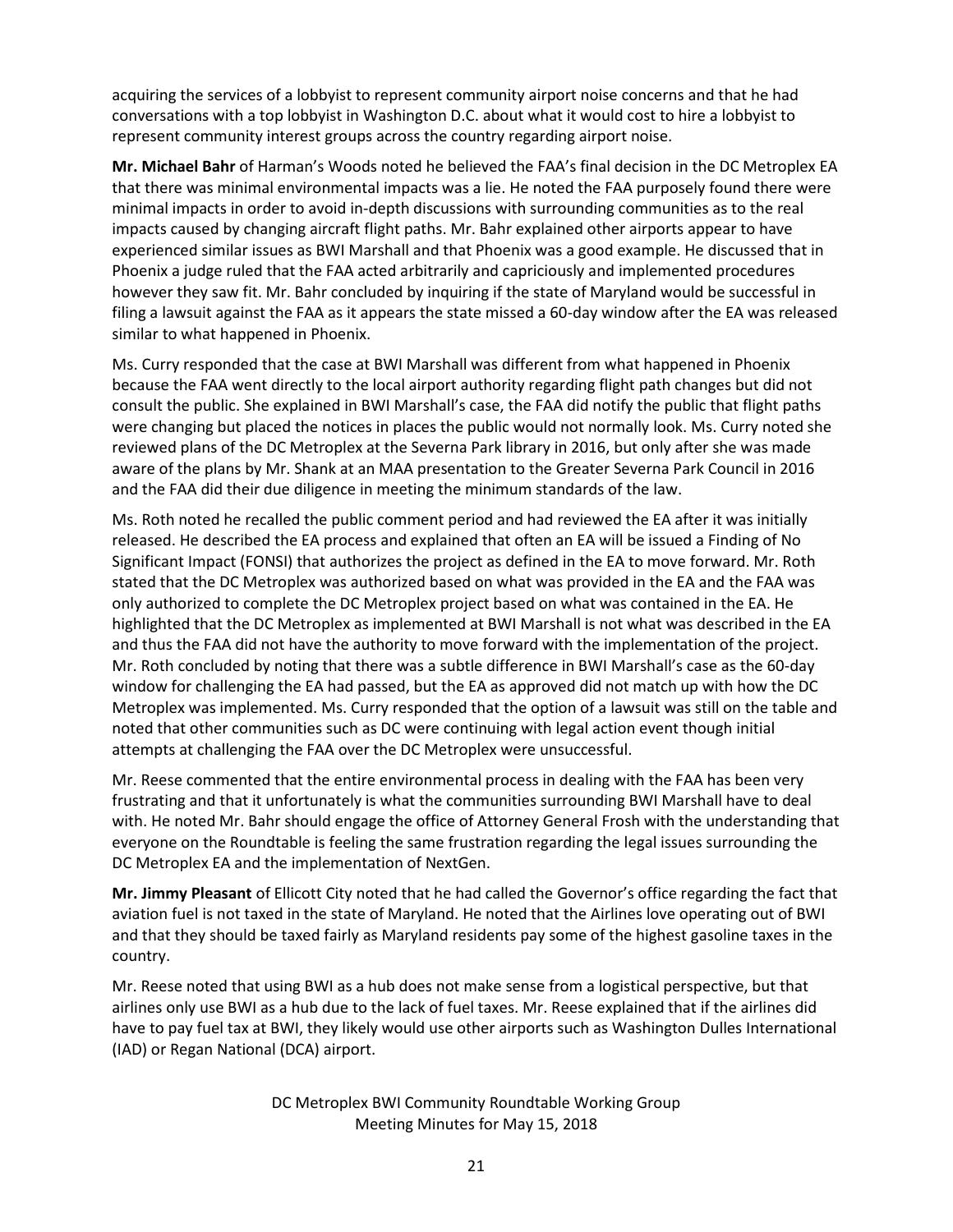**Mr. Austin Holley** of Millersville commented that he lived at the intersection of the flight corridor between the navigational points RAVNN and GRAFE. He explained he found it very disconcerting that HMMH was conducting modeling associated with this corridor at the request of Mr. Shank and Mr. Brasher with the conception it is going to provide relief to the Roundtable. Mr. Holley presented images showing flight tracks before the implementation of the DC Metroplex and noted it did not represent 75% of runway 33L arrivals as had been implied by Mr. Shank in prior Roundtable meetings. He explained that while he would love to return to the pre-Metroplex utilization of the corridor between RAVNN and GRAFE that is not what would happen if the FAA was to implement a PBN approach procedure along the lines of what had been discussed by Mr. Shank. Mr. Holley concluded by noting he found it frightening that there was alternative research being conducted by the MDOT MAA that the Roundtable does not fully understand or fully support and that the proposed approach between RAVN and GRAFE as advocated by Mr. Shank does not satisfy the Roundtable's requests for reversion or increased dispersion.

Mr. Scholten responded that HMMH nor the MDOT MAA have done any modeling of a proposed approach procedure between RAVNN and GRAFE as discussed by Mr. Shank. He explained that HMMH and the MDOT MAA have laid out a framework to model the procedure, but wanted to present the framework to the Roundtable before proceeding with any additional research or analysis regarding the proposed Runway 33L approach. Ms. Curry responded that she wanted it captured for the record that the Roundtable never asked for the creation of a proposed approach procedure along the flight corridor between RAVNN and GRAFE, and that it may have been requested by Mr. Brasher or Mr. Shank, but that it was not requested by the Roundtable as a whole.

Mr. Chancellor commented that it should be discussed at the next meeting if the Roundtable should even be considering making recommendations to the FAA. He noted that would be the first step before the Roundtable starts considering technical solutions that may or may not address the Roundtable's concerns.

Ms. Reese discussed there is a part of the loss of dispersion for Runway 33L arrivals that will not show up in graphs or other analysis. She noted that the corridor between RAVNN and GRAFE overflies her district, and that the proposed approach procedure would create another highway in the sky next to the corridor from RAVNN to SPLAT that she does not support.

**Ms. Pepa Sassin** of Hanover commented that she did not feel the communities closest to BWI Marshall such as Hanover or Oxford Square were being included in the Roundtable discussions. Ms. Sassin noted she did not feel based on the graphs and other presentation material that either community was being adequately represented. Mr. Reese responded that he believed the contrary, and that Hanover and Oxford Square have had greater representation than some other communities included in the Roundtable.

# **5. ELECTION OF SUCCESSOR ROUNDTABLE CHAIR AND VICE CHAIR**

Mr. Yates moved on to discuss the election of the next Roundtable Chair and Vice Chair. He noted that Ms. Mary Reese and Mr. Jesse Chancellor have volunteered to be the next Chair and Vice Chair, respectively, and wanted to provide both with the opportunity to make a statement.

Ms. Reese stated she sees a good direction for the Roundtable to pursue moving forward given what the Roundtable has had to deal with from the FAA. She noted that there was much work to do, but that she and Mr. Chancellor have a good idea of the problems the Roundtable is facing with the FAA and are interested in working with the MDOT MAA to see how they may be able to further assist the Roundtable.